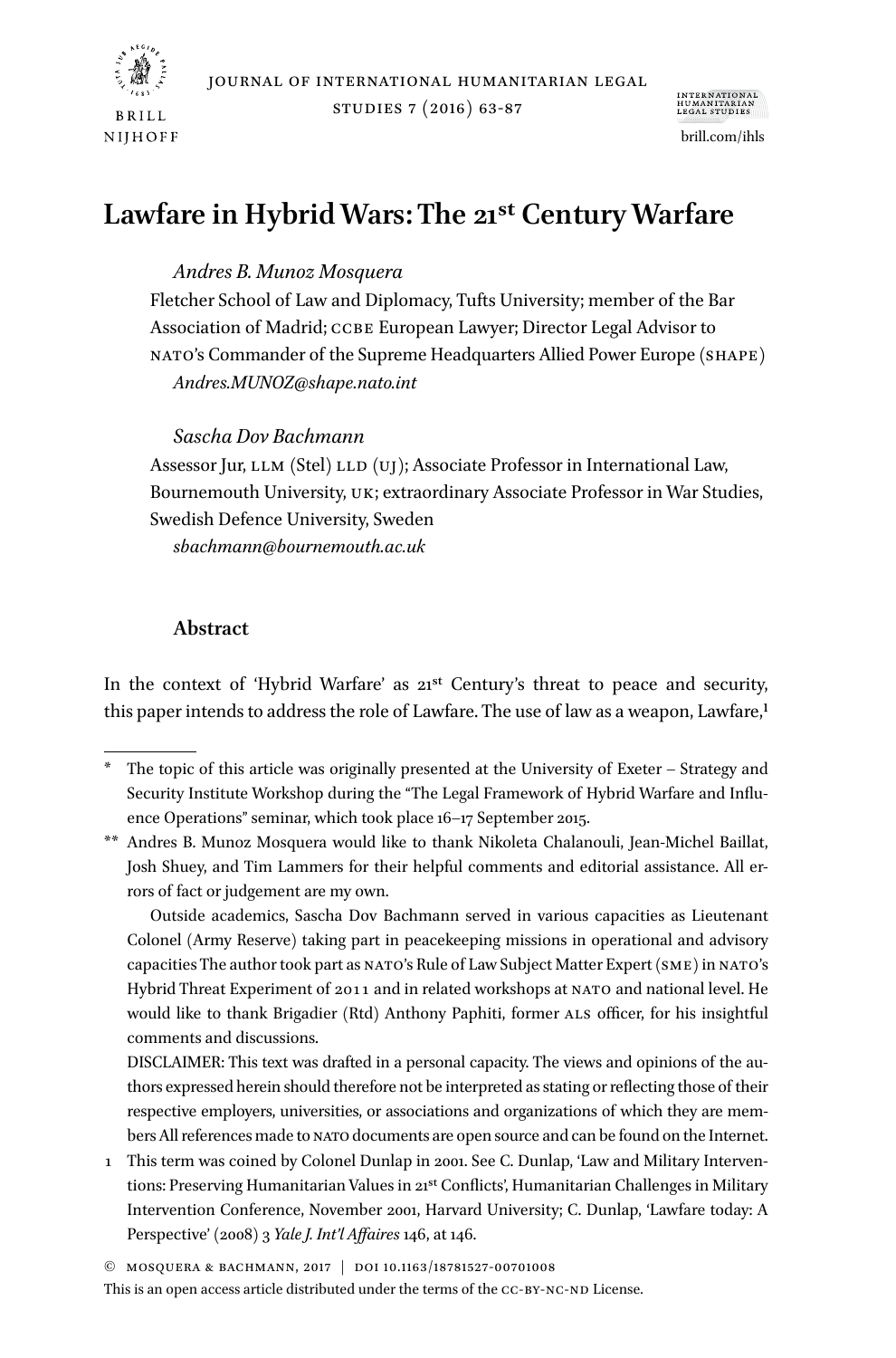can have a tangible impact on democratic States when their adversaries use it in an exploitative way. Lawfare can be used in the context of Hybrid War.2 Examples of Hybrid Warfare as witnessed in the Russian/Ukrainian conflict of 2014/2015 and the ongoing conflict with *Daesh* are particularly sensitive to Lawfare due to an apparent asymmetric adherence to the international rule of law among involved actors. The different legal and ethical approach of democratic States in warfare and their non-democratic opponents in Hybrid War scenarios has the potential to impact negatively on the eventual prompt success of Western military actions. The authors argue that against this backdrop it is essential for law-abiding nations to adapt an approach which uses counter-Lawfare means in support of its own legitimate objectives and to prevent opponents from using it law as a weapon for their own strategic purposes.

#### **Keywords**

hybrid war – lawfare – Russia – Ukraine – rule of law – Daesh – 21st century conflict

# **Introduction**

Hybrid Warfare as a method of war is not new. Hybrid Warfare as a method of warfare has its roots in methods of war fighting of past conflicts; while not necessarily new as a category of conflict, it has the potential to change the future conceptualization of conflict.

In military historiography, $3$  it is easy to find examples of conflicts in which different actors, States and non-State entities alike, aim to reach their political and/or military goals by using a mix of conventional and non-conventional, or irregular, methods, as well as kinetic and non-kinetic means, in very different operational environments.

The variance today appears to be that Hybrid Warfare "has the potential to transform the strategic calculations of potential belligerents [it has become] increasingly sophisticated and deadly".4 Some of the non-kinetic aspects

<sup>2</sup> The term Hybrid War/Warfare will be used interchangeably within this article.

<sup>3</sup> Consider the examples of the Spanish guerrillas during the Roman conquest, or the War of Independence against Napoleonic armies, George Washington's militias of free men against British forces during the wars for us independence, and the use of both, Palestinian-Jewish and – Muslim irregular forces, used by British regular forces against revolts in Palestine during the mandate.

<sup>4</sup> A. Deep 'Hybrid War: Old Concept, New Techniques', *Small Wars Journal* (2 March 2015).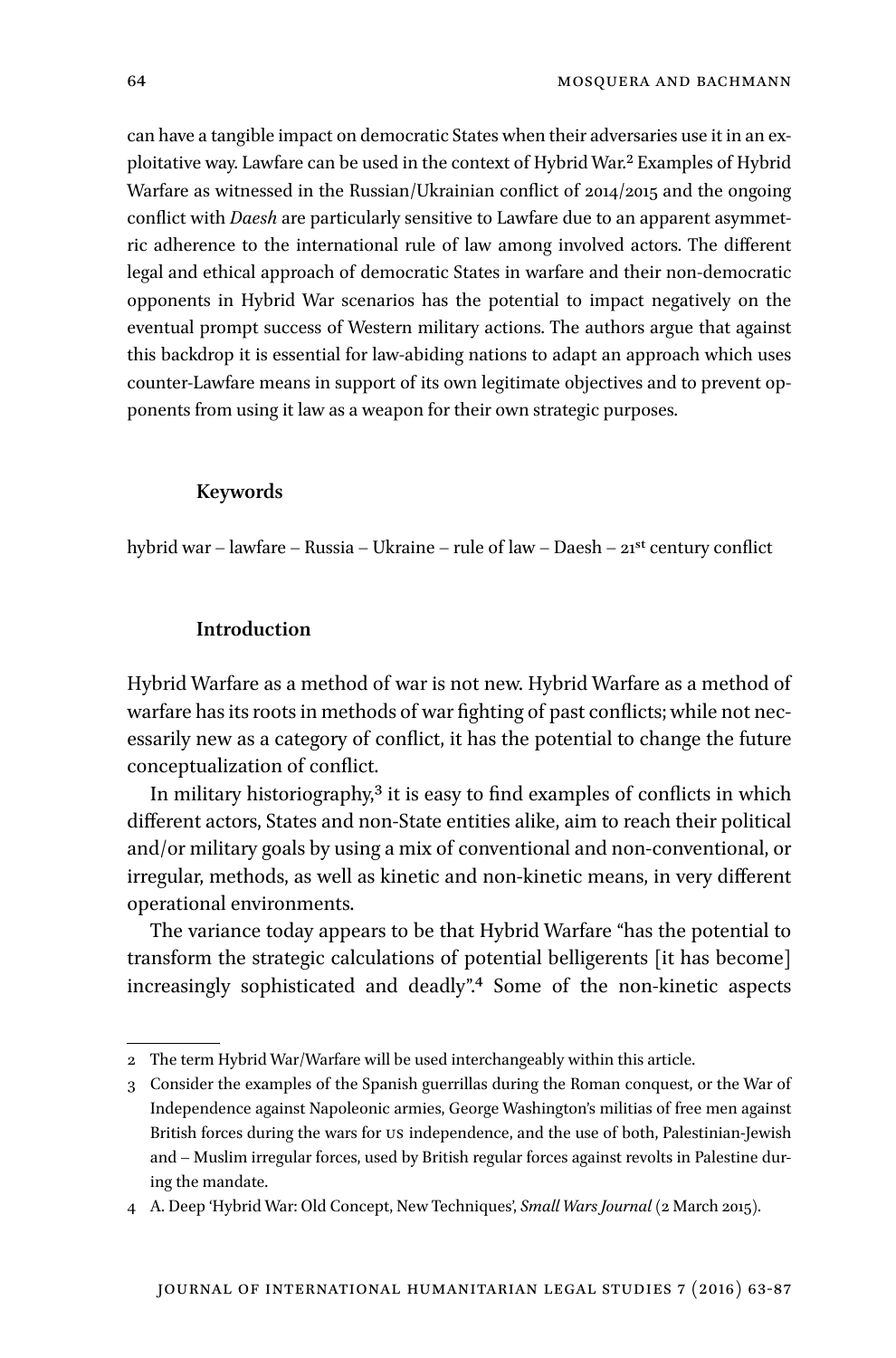of Hybrid Warfare share methods with 'influence operations' by aiming to misinform world opinion (like Russia in Crimea and now Syria) or become a powerful 'force multiplier' (like Jihadists and *Daesh* in the Middle East). These methods have a long history of successful employment. As Sun Tzu once said: "[t]o subdue the enemy without fighting is the supreme excellence".5

This short paper briefly presents the concepts of Hybrid Warfare and Lawfare, the use of law as a weapon, and tries to foster discussion and thought on how to use Lawfare affirmatively in support of own objectives and to prevent opponents from successfully using law maliciously for their own purposes and objectives.. For this, we attempt to provide a current, comprehensive definition of Hybrid Warfare and examine some recent developments in this emerging area of study, including some reflection on The North Atlantic Treaty Organization NATO's open source perspective on 'Hybrid Threats'. Then, we will take a look at different areas where law has been or is being used as a method of war. Lawfare encompasses both affirmative activities reinforcing the rule of law (often in a defensive context) and its malicious use and exploitation (in an offensive context) by an opponent to achieve strategic objectives. Lawfare can be used successfully in the following three legal fields: the *Jus ad bellum*, the *Jus in bello*, and finally the law of treaties in international relations. In detail, we will examine several present and past examples where Lawfare has been employed maliciously in order to erode and delegitimize the opponent by ignoring or even abusing law with the intent to create confusion in internal and external public opinion or to counter any affirmative use of Lawfare to the adversary's tactical or operational advantage. The paper concludes with the observation that Lawfare has become an integral element of any Hybrid Warfare strategy and that its affirmative use has to become an element of Western military thinking and planning.

#### **1 Hybrid Warfare**

We understand that definitions pose a challenge for commentators since they are elusive and tend to leave out key points of the element they are trying to define. However, in general, a shared understanding of the term is necessary for any further discussion. Military writers, predominantly from the us, have discussed Hybrid War since the beginning of the 21<sup>st</sup> century and its recognition as a theory in formal military doctrinal thinking still not guaranteed. In order to find a binding definition it is important to look at the use of the term

<sup>5</sup> T. Sun, The Art of War*,.* The Book of Lord Shang, Wordsworth Editions Limited (1998), at 25.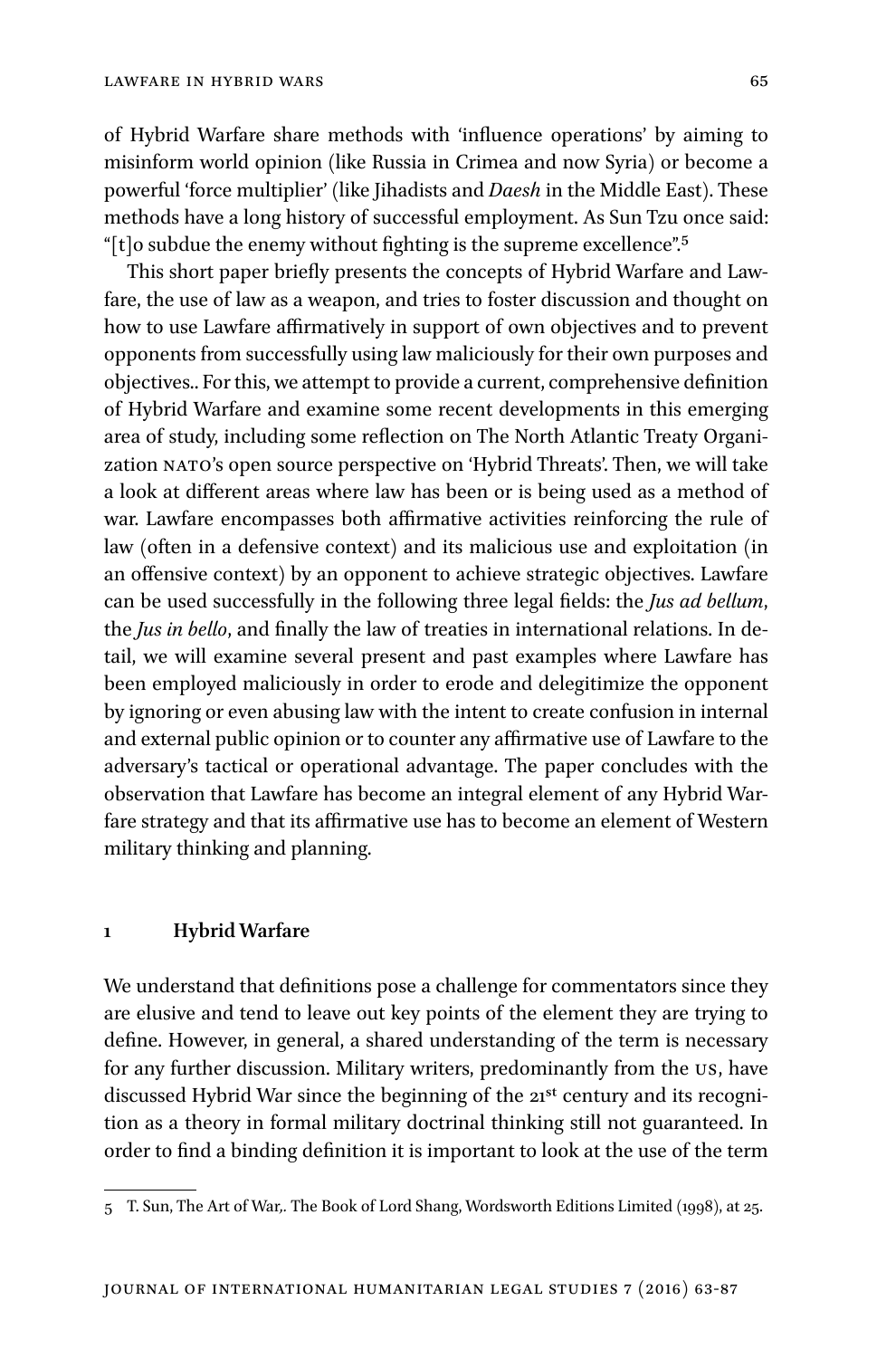Hybrid War by commentators and practitioners. Hybrid Warfare may very well constitute a new type of warfare, warranting its recognition as a separate form of warfare, or category of full spectrum operations. Hybrid Warfare may use elements from four existing methods and categories of warfare, namely irregular warfare (such as Terrorism and Counter-Insurgency), asymmetric warfare (unconventional warfare such as partisan warfare), and compound warfare (where irregular forces are used simultaneously against an opponent) while being employed by State actors to augment their otherwise conventional warfare approach or by non-State actors who use the Hybrid Warfare approach to gain an advantage over a conventional warfare opponent. Twentieth Century conflict has seen examples of all four forms of warfare and has led to the doctrinal recognition of these forms of warfare in the US rmy Field Manual on Operations,<sup>6</sup> where so called full spectrum operations account for these different forms of war fighting. The attacks of  $9/11$ , with the following campaigns in both Iraq and Afghanistan, Hezbollah's hybrid war with Israel in 2006, Russia's Crimean and Ukrainian campaigns in 2015 and the emergence of Islamic State isil/*Daesh* in Iraq, Syria, and Afghanistan have seen the emergence of a new form of warfare; a new category which in essence resemble multi-modal conflicts which combine and exploit various elements of existing forms of warfare. It is now up to the military doctrinal commentators to make a strong case for including Hybrid Warfare in the existing strategic doctrines of full spectrum operations and not just subsuming it as some subcategory of either compound warfare, irregular and asymmetric warfare. Current us Military writing acknowledges the existence of Hybrid Warfare without clarifying whether as a new category or sub-category. Reflecting on the available writings and commentaries on the subject, Hybrid War describes a conflict "in which states or non-state actors exploit all modes of war simultaneously by using advanced conventional weapons, irregular tactics, terrorism, and disruptive technologies or criminality to destabilize an existing order",<sup>7</sup> and which blurs "distinct categories of warfare across the spectrum, from active combat to civilian support".8

<sup>6</sup> Field Manual No. 3-0: Operations, Headquarters, Department of the Army, Washington, DC, (Final Approved Draft), this publication supersedes fm 3–0, February 5, 2008, p. 3–1.

<sup>7</sup> R. Wilkie, 'Hybrid Warfare – Something Old, Not Something New', *Air & Space Power Journal* 2009, https://www.airpower.au.af.mil/airchronicles/apj/apj09/win09/wilkie.html (last accessed 1 June 2016).

<sup>8</sup> See e.g., u.s. Government Accountability Office, Hybrid Warfare*,* gao-10-1036R, (2010) cited in National Research Council of the National Academies, Improving the Decision Making Abilities of Small Unit Leaders, (2012).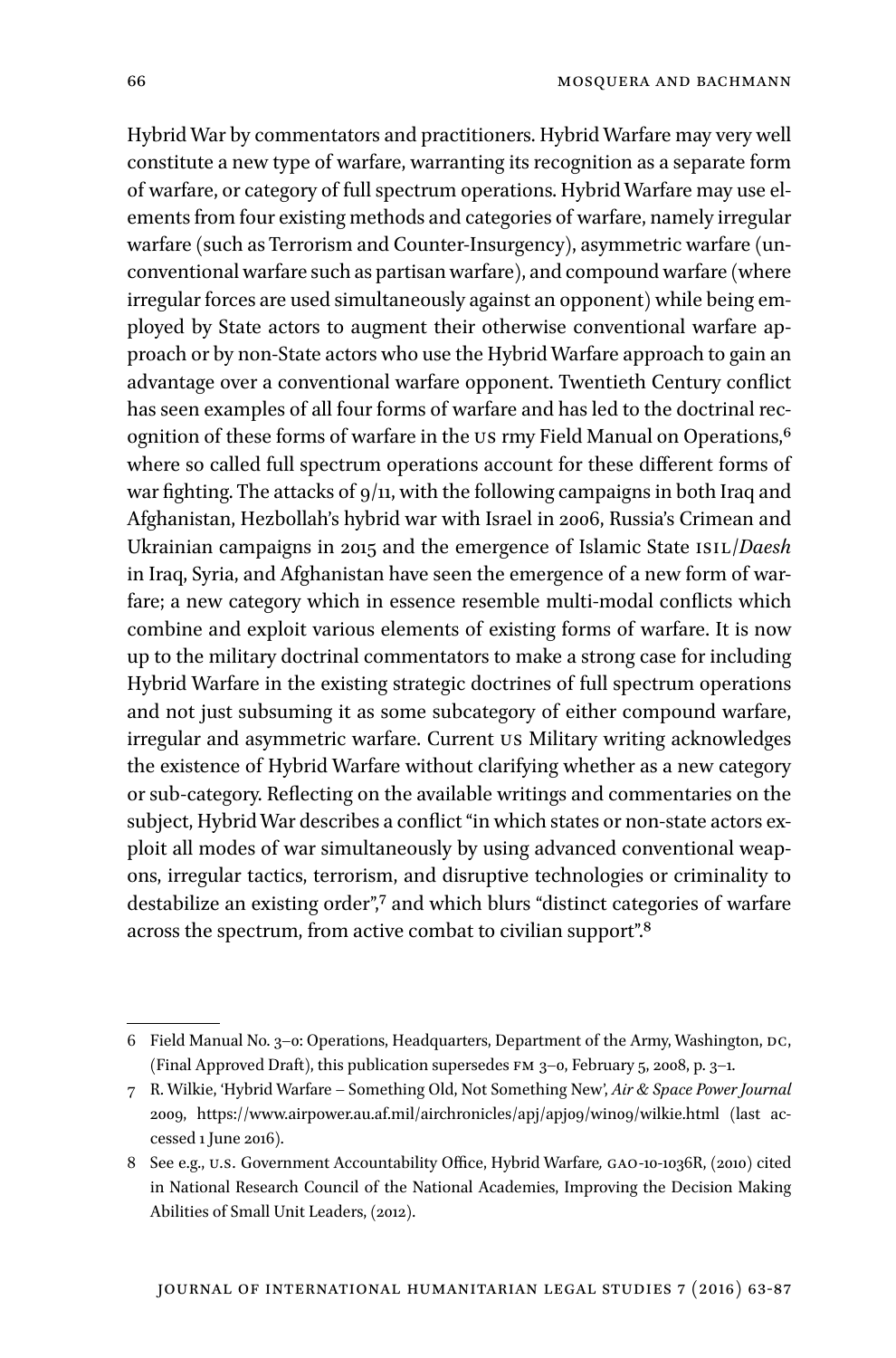Drawing from his assessment of Israel-Hezbollah's war of 2006, Frank Hoffman, a leading us thinker on Hybrid Threats and Warfare, summarized the elements of this form of warfare in his seminal work on Hybrid Warfare as follows:

Hybrid threats incorporate a full range of different modes of warfare including conventional capabilities, irregular tactics and formations, terrorist acts including indiscriminate violence and coercion, and criminal disorder. Hybrid Wars can be conducted by both states and a variety of non-state actors [with or without state sponsorship]. These multi-modal activities can be conducted by separate units, or even by the same unit, but are generally operationally and tactically directed and coordinated within the main battlespace to achieve synergistic effects in the physical and psychological dimensions of conflict.9

While Hoffman's work on Hybrid Warfare is leading, as it set the militaryhistoriographical scene for recognizing such form of warfare as either 'new' or evolving 'old' warfare, it also makes it clear that there is not yet a binding definition on the notion in place; instead the 'hybrid' element indicates the existence of multiple elements and factors which are somehow merged into a method of warfare.10 With Hoffman's subsequent definition of 'Hybrid' as constituting a modus of war fighting, where the opponent "simultaneously and adaptively employs a fused mix of conventional weapons, irregular tactics, terrorism and criminal behavior in the battle space to obtain their political objectives",<sup>11</sup> and Brown's definition<sup>12</sup> as a basis, we can try to update the definition of Hybrid Warfare.

- 9 F.G. Hoffman, 'Conflict in the 21st Century: The Rise of Hybrid Wars, Potomac Institute for Policy Studies' (2007), at 8, https//www.potomacinstitute.org/publications/Potomac\_ HybridWar\_0108.pdf, (last accessed 29 February 2016). See also F.G. Hoffman, 'Hybrid threats: Reconceptualising the evolving character of modern conflict', 240 *Strategic Forum* (2009) at 1; F.G. Hoffman, 'Hybrid warfare and challenges', 52 *Joint Forces Quarterly* (2009), at 1–2.
- 10 See e.g., P.R. Mansoor, 'Hybrid Warfare in History', in W. Murray and P.R. Mansoor (eds.), *Hybrid Warfare: Fighting Complex Opponents from the Ancient World to the Present* (2012).
- 11 F.G. Hoffman, 'Hybrid vs. compound war: The Janus choice of modern war: Defining today's multifaceted conflict', *Armed Forces Journal* (2009), at 3.
- 12 "This aspect of the hybrid war is information warfare combined with irregular warfare to achieve strategic impacts. When a civilian casualty occurs it adversely affects the indigenous popular support to the legitimate government, the United States and its allies as well as international support for the wars through the mainstream media, the  $-$  CNN effect." L. Brown 'Twenty-First Century Warfare Will be Hybrid', usawc Strategy Research Project, United States Army: u.s. Army War College, Class of 2011, (2011) at 20.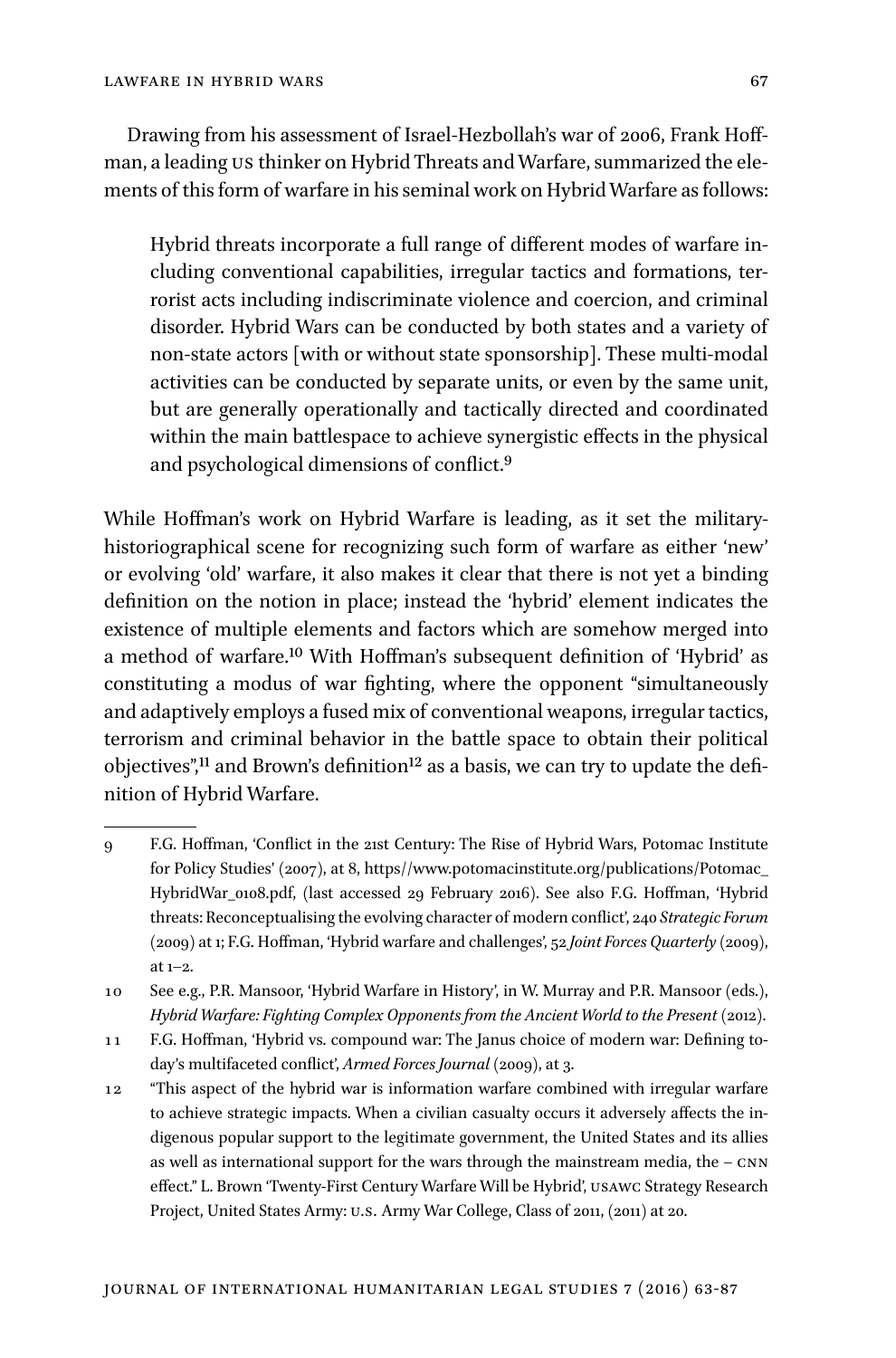Hybrid warfare appears to be mainly a warfare variant resulting from using an economy of 'force war', in which State or non-State actors interact with a minor traditional military investment. These actors will use indirect and multidisciplinary approaches (civil and military, legal and illegal, kinetic and nonkinetic, high-tech and 'rock-art' means, etc.). These actors can employ means based on those approaches with the following intentions:

- 1. causing the end of hostilities before political goals are reached;
- 2. consolidating stagnant situations turning them into intractable or 'simple incidents';
- 3. eroding and delegitimizing the internal and external prestige, reputation, and support of a superior military force, State or States' apparatus, and/or international organizations;
- 4. creating confusion in general by questioning agreed political, religious or territorial *status quo*; and
- 5. building new dependencies and structures on essential-resources to support consolidated or imposed political, religious or territorial changes.

The most recent definition of Hybrid Warfare can be found in a February 2016 memorandum by the United Kingdom's Ministry of Defence to the Defence Committee, which highlights some of the just made elements of Hybrid Warfare:

Hybrid warfare can be characterised as a comprehensive strategy based on a broad, complex, adaptive and often highly integrated combination of conventional and unconventional means. It uses overt and covert activities, which can include military, paramilitary, irregular and civilian actors, targeted to achieve (geo) political and strategic objectives. Hybrid warfare is directed at an adversary's vulnerabilities, focussed on complicating decision making and conducted across the full spectrum (which can encompass diplomatic, political, information, military, economic, financial, intelligence and legal activity) whilst creating ambiguity and deniability. Hybrid strategies can be applied by both state and non-state actors.13

<sup>13</sup> Ministry of Defence – Written Evidence submitted to Defence Committee, uk Parliament, 1 March 2016 para. 15, https://data.parliament.uk/writtenevidence/committeeevi dence.svc/evidencedocument/defence-committee/russia-implications-for-uk-defence -and-security/written/28854.pdf (last accessed 31 May 2016).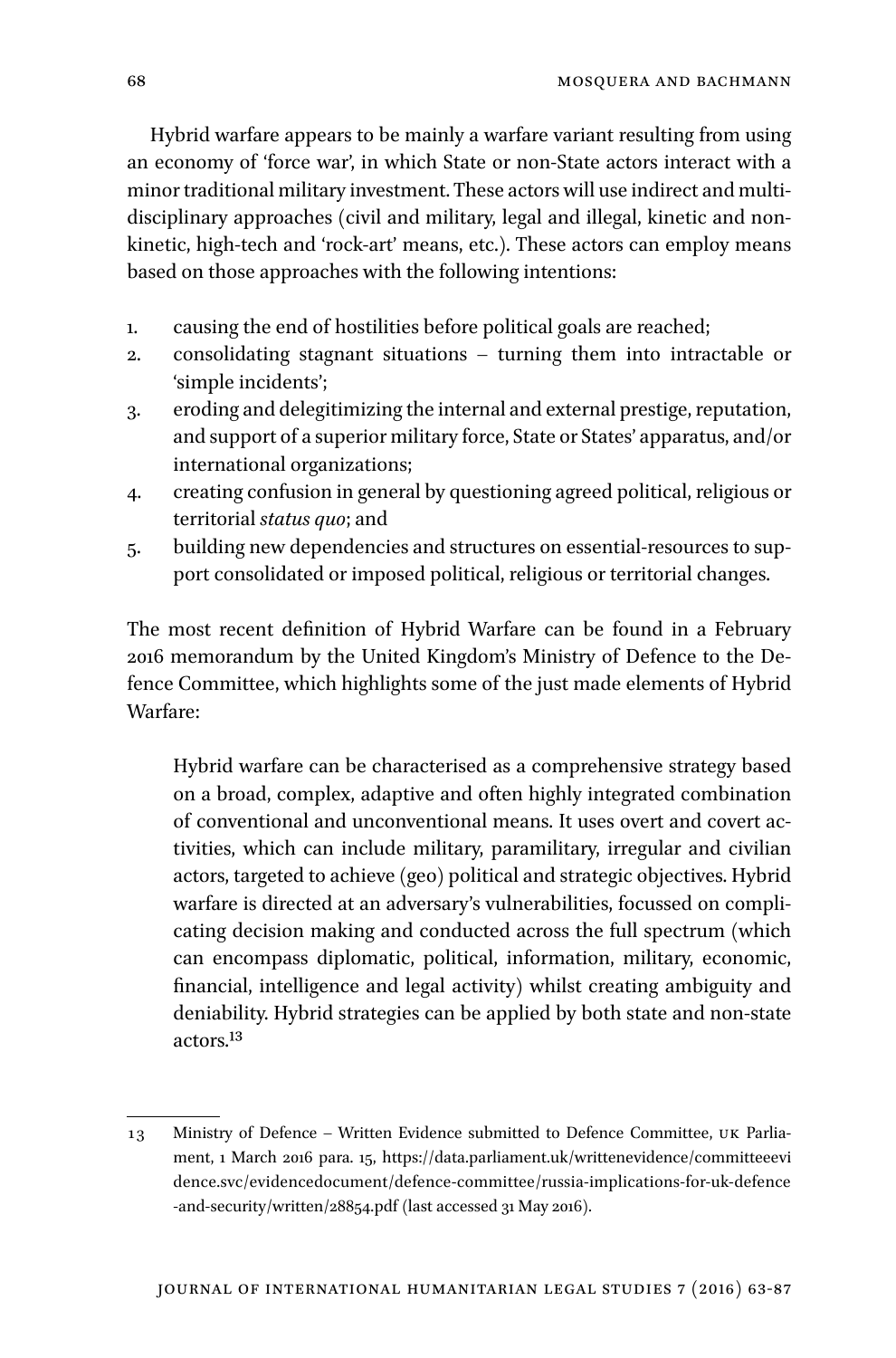In respect to Russia's use of Hybrid Warfare, Anthony Paphiti and Sascha Dov Bachmann find in their written submission to the Defence Committee that "The employment of hybrid methods has been evident from Russia's activities in Crimea and the Donbas region of Ukraine, with its deployment of 'little green men', namely, soldiers wearing unmarked uniforms that make direct state attribution difficult".14 Citing Michael Kofman and Matthew Rojansky, Russia's 2010 Military Doctrine of modern warfare can be described as entailing:

[...] the integrated utilization of military force and forces and resources of a non-military character, [and] the prior implementation of measures of information warfare in order to achieve political objectives without the utilization of military force and, subsequently, in the interest of shaping a favourable response from the world community to the utilization of military force.15

Among the means and methods used by an adversary in a Hybrid Warfare context to reach the intentions above, we can find 'Lawfare'. Lawfare is using law as a weapon with a goal of manipulating the law by changing legal paradigms. As stated at the outset, this can be done either maliciously or affirmatively. While Lawfare appears to be first defined by Dunlap back in 2001, he refined his definition in 2007, stating that Lawfare "is the strategy of using – or misusing – law as a substitute for traditional military means to achieve an operational objective."16

Before addressing Lawfare in detail, including the fine points of some malicious employment thereof, it is relevant for this paper to address in general terms how the 28 NATO States collectively understand hybrid warfare. This is a difficult task as NATO does not (yet) have an official definition of Hybrid Warfare, nor of Lawfare, and the latter is rarely mentioned in daily business.

<sup>14</sup> Written evidence submitted by Brigadier (Rtd) Anthony Paphiti, former als officer and Dr Sascha Dov Bachmann, Associate Professor in International Law, 1 March 2016, https:// data.parliament.uk/writtenevidence/committeeevidence.svc/evidencedocument/ defence-committee/russia-implications-for-uk-defence-and-security/written/28402.pdf (last accessed 31 May 2016)).

<sup>15</sup> M. Kofman and M. Rojansky, 'A Closer look at Russia's "Hybrid War', *Kennan Cable*, No. 7, ( 2015), https://www.wilsoncenter.org/sites/default/files/7-KENNAN%20CABLE-ROJAN SKY%20KOFMAN.pdf (last accessed 30 May 2016), citing 'The Military Doctrine of the Russian Federation' of 5 February 2010, https://carnegieendow-ment.org/files/2010russia\_ military\_doctrine.pdf, cited at Paphiti & Bachmann, (n. 17).

<sup>16</sup> C. Dunlap 'Lawfare Today: A Perspective', Yale Journal of International Affairs (2008), at 146.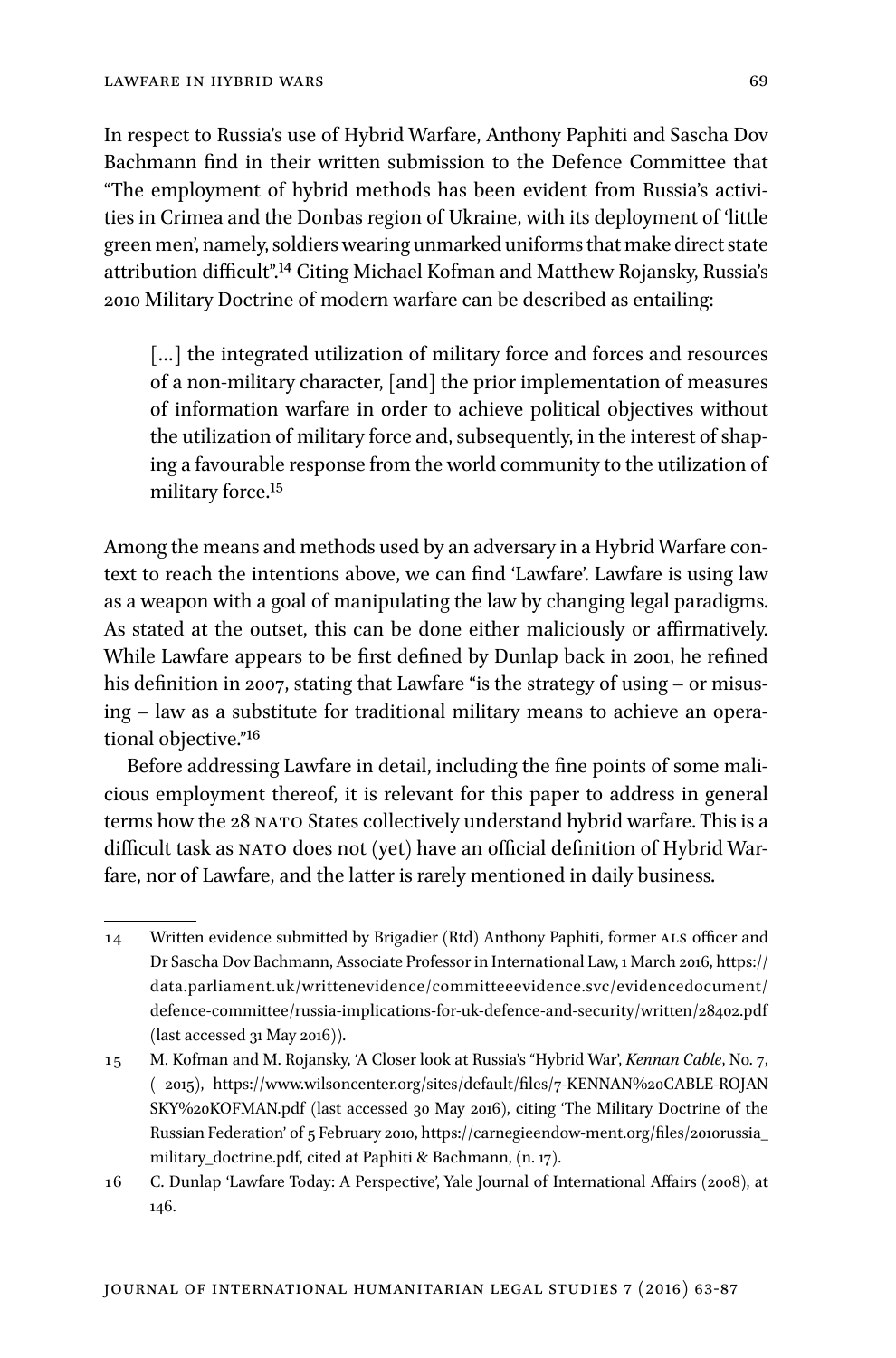#### **2 nato's Approach to Hybrid Warfare**

In 2014, NATO used the term 'Hybrid warfare' to describe Russian actions during the illegal occupation of Crimea and its subsequent military activities in Eastern Ukraine.<sup>17</sup> However, it is not the term used by NATO's Supreme Headquarters in its 2010 Capstone Concept on the subject.18 Rather, that document uses the term 'hybrid threats'.19 This capstone concept envisions the challenges that hybrid threats pose and explains NATO's need "to adapt its strategy, structure and capabilities accordingly  $\left[\ldots\right]$  to deliver an effective response".<sup>20</sup> In this concept, nato defines hybrid threats as "those posed by adversaries, with the ability to simultaneously employ conventional and non-conventional means adaptively in pursuit of e their objective".21

In 2011, nato issued a 'longsighted' report, which predicted that States may be attracted by non-conventional wars, as hybrid threats "can be largely nonattributable, and therefore applied in situations where more overt action is ruled out for any number of reasons".22 Hybrid Threats were defined as multimodal, low intensity, kinetic as well as non-kinetic threats to international peace and security.23 Hybrid Threats include asymmetric conflict scenarios, global terrorism, piracy, transnational organized crime, demographic challenges, resources security, retrenchment from globalization, and the proliferation of weapons of mass destruction.<sup>24</sup> In 2011, NATO's Allied Command Transformation (ACT), supported by the U.S. Joint Forces Command Joint Irregular Warfare Centre and the U.S. National Defense University (NDU), conducted

- 18 nato Supreme Allied Commander Transformation Headquarters, 'Military Contribution to Countering Hybrid Threats Capstone Concept', August 2015, www.act.nato.int/the -countering-hybrid-threats-concept-development-experiment, 1 (last accessed 1 June 2016.
- 19 *Ibid.*
- 20 *Ibid*.
- 21 S. Bachmann & H. Gunneriusson 'Hybrid Wars: The 21st Century's New Threats to Global Peace and Security', 43 *Scientia Militaria, South African Journal of Military Studies* 1 (2015), at 79.
- 22 *Ibid*., referring to S. Bachmann and J. Sanden, 'Countering Hybrid Eco-threats to Global Security Under International Law: The Need for an Comprehensive Legal Approach', 33 (3) *Liverpool Law Review* (2013), at 16.
- 23 S. Bachmann and J. Sanden, 'Countering Hybrid Eco-threats to Global Security Under International Law: The Need for an Comprehensive Legal Approach', 33 (3) *Liverpool Law Review* (2013), at 261–289.
- 24 *Supra* note 23.

<sup>17</sup> nato *Wales Summit Declaration*, par 13 Sept 2015, at https://www.nato.int/cps/fr/natohq/ official\_texts\_112964.htm?selectedLocale=en.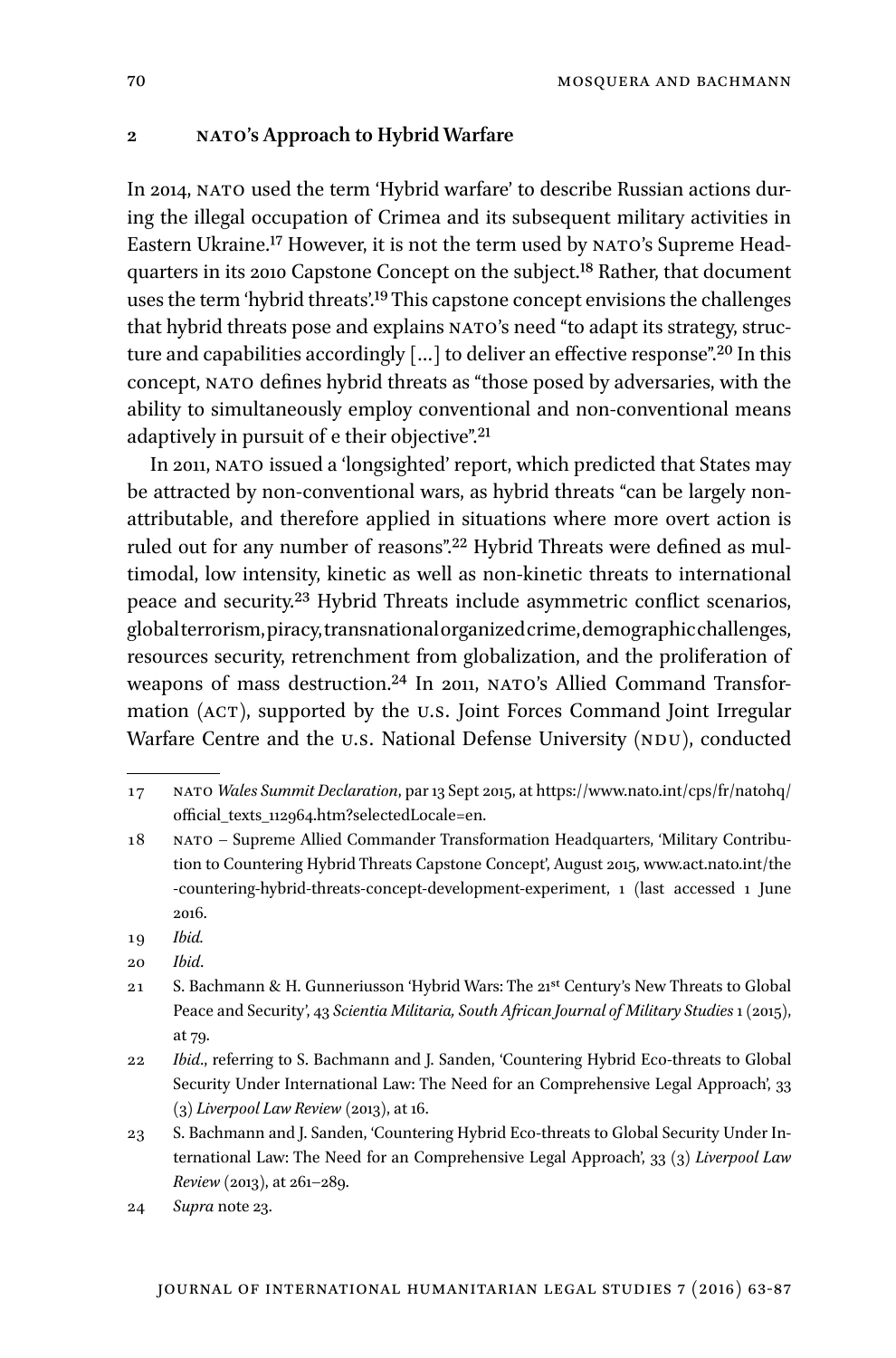specialized research into 'Assessing Emerging Security Challenges in the Globalized Environment (Countering Hybrid Threats) Experiment'.<sup>25</sup> Its findings were in essence that hybrid threats faced by NATO and its non-military partners required a comprehensive approach allowing a wide spectrum of kinetic and non-kinetic responses, by both military and non-military actors. Essential to nato's planning was the hypothesis that such a comprehensive response will have to be in partnership with other stakeholders, such as international and regional organizations, as well as representatives of business and commerce.26

NATO's 2011 Concept of Hybrid Threats (CHT) and its visionary approach in regards to States, such as Russia, and their willingness to use the Hybrid Warfare concept for aggressive purposes could not be developed further, as in June 2012 the NATO decided to discontinue work on CHT on the organizational level in favor of member States (with their associated NATO Centres of Excellence) to continue.

Moving forward to autumn 2014, NATO reflected on the Russian aggression in Ukraine (including the occupation of Crimea) when declaring its resolution to prepare for Russia's use of Hybrid Warfare and Threats. NATO's Wales Summit Declaration of September 2014 provides us with a definition for 'Hybrid Warfare' and its components:

We will ensure that NATO is able to effectively address the specific challenges posed by hybrid warfare threats, where a wide range of overt and covert military, paramilitary, and civilian measures are employed in a highly integrated design. It is essential that the Alliance possesses the necessary tools and procedures required to deter and respond effectively to hybrid warfare threats, and the capabilities to reinforce national forces.27

This declaration, as well as subsequent publications and announcements by NATO seem to indicate that NATO has accepted the reality of facing

<sup>25</sup> nato, 'Countering the Hybrid Threat', https://www.act.nato.int/nato-countering-the -hybrid-threat (last accessed 1 June 2016).

<sup>26</sup> See 'Updated List of Tasks for the Implementation of the Comprehensive Approach Action Plan and the Lisbon Summit Decisions on the Comprehensive Approach', 4 March 2011, pp. 1–10 (para. 1), cited in S. Bachmann & H. Gunneriusson, 'Russia's Hybrid Warfare in the East: Using the Information Sphere As Integral to Hybrid Warfare', *Georgetown Journal of International Affairs* (2015), at 198–212; and S. Bachmann, 'Hybrid Threats, cyber warfare and NATO's comprehensive approach for countering  $21^{st}$  century threats – mapping the new frontier of global risk and security management', 88 *Amicus Curiae* (2011).

<sup>27</sup> *Supra* note 9.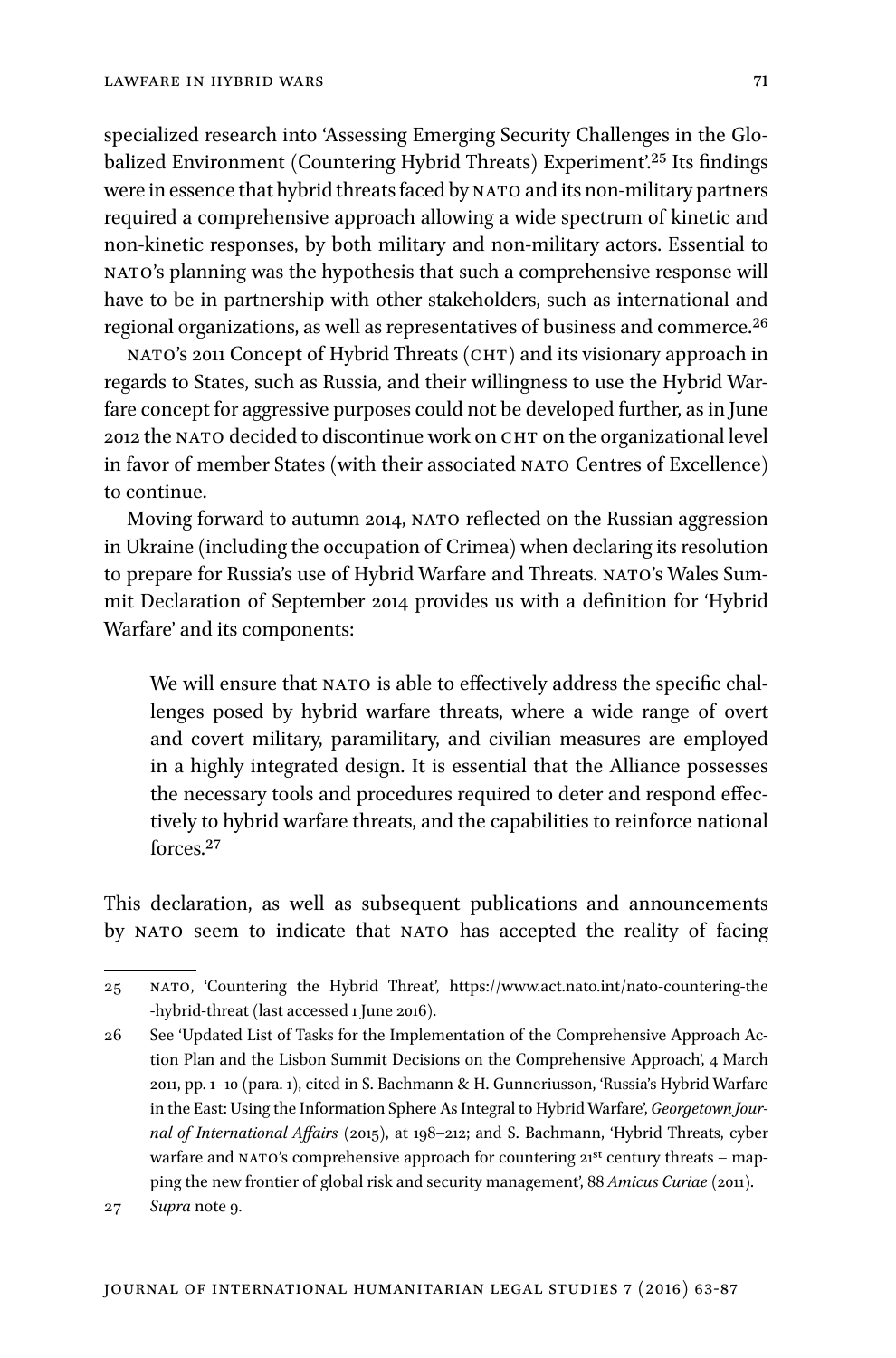Hybrid Warfare Threats.<sup>28</sup> Whether this amounts to "adapting to the hybrid challenge"<sup>29</sup> remains to be seen, as NATO does not have a Hybrid Warfare concept in place yet and it seems unlikely that the discontinued CHT can act as a substitute without further significant amendments, which requires not only the political will but also a reorganization of the integrated military structure in order to implement it.

It can be noted that NATO's attitude contrasts with Russia, which on the contrary already has a Hybrid Warfare doctrine (non-linear war or Gerasimov Doctrine)<sup>30</sup> in place, which it successfully applied to its campaigns in 2014/2015. The fact that Russia is keen on using non-linear war demonstrates that this type of warfare not only include non-State actors but also states. Today, we have blatant examples of States, like non-State entities do, that find this type of warfare very appealing for it reduces the need for using classical military resources – no need to use only kinetic means. Further, and perhaps more significantly, *prima facie* it preserves some amount of legitimacy, or at least reduces the erosion of apparent legitimacy, due to the non-attributable aspects inherent in hybrid warfare when using non-lethal Hybrid Warfare methods such as Law fare.

On 1 December 2015, nato Secretary General Jens Stoltenberg and European Union High Representative for Foreign Affairs, Federica Mogherini, announced the cooperation on aspects of a new Hybrid Warfare program and a new nato Hybrid Warfare Strategy. Currently, challenges by Russia and Daesh, among others, to alter the Euro-Atlantic security order and Middle Eastern stability are executed using elements of Hybrid Warfare. Countering such threats made it necessary for NATO to adopt its new Hybrid Warfare strategy, which is to be developed and announced this year.

#### **3 Law as a Weapon: Zeus versus Hades**

Lawfare is, generally speaking, a method of war, like others, using non-kinetic means and intending to influence the adversary for the benefit of strategic

<sup>28</sup> See e.g., J.A. Davis, 'Continued Evolution of Hybrid Threats – The Russian Hybrid Threat Construct and the Need for Innovation', https://www.jwc.nato.int/images/stories/three swords/CONTINUED\_EVOLUTION\_OF\_HYBRID\_THREATS.pdf (last accessed 1 March 2016).

<sup>29</sup> *Cf.* A. Jacobs and G. Lasconjarias, 'NATO's Hybrid Flanks – Handling Unconventional Warfare in the South and the East', *NATO Research Division-Research Paper*, No.112 (2015).

<sup>30</sup> P. Pomerantsev, 'How Putin is Reinventing Warfare', Foreign Policy (2014), foreignpolicy. com/2014/05/05/how-putin-is-reinventing-warfare/ (last accessed 5 October 2015).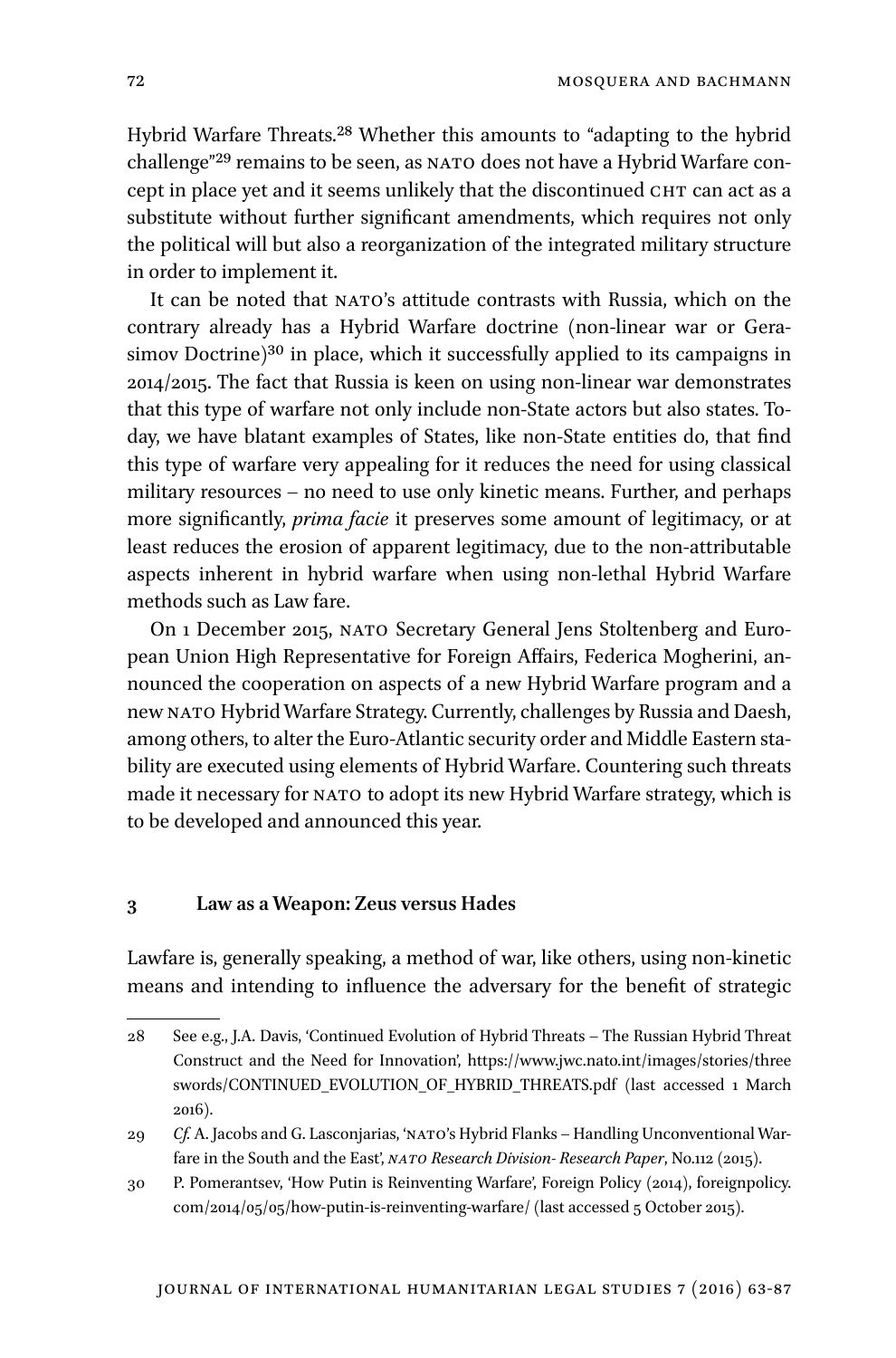objectives. Lawfare has traditionally been seen to have a negative connotation, namely as the use of law by the opponent and not as means of own war fighting capacities, when used affirmatively to achieve own military and political objectives as we will show in this short submission. A parallelism may be used with the eternal fight between good and evil represented by that of Zeus and Hades. Lawfare, as the use of law as a weapon, highlights this: if used to distort the rule of law's leading principles and underpinnings, it would qualify as Hadesian, if used to reaffirm and strengthen the principles of law, it would be Zeusian.

At this stage it is important to note that Lawfare can be used in the context of Hybrid Warfare and/or 'influence operations'. Since influence operations mainly consist of "non-kinetic, communications-related, and informational activities that aim to affect cognitive, psychological, motivational, ideational, ideological, and moral characteristics of a target audience",<sup>31</sup> Lawfare fits as one of the methods that influence operations can employ. Although Lawfare needs to use communications-related and informational activities through media and Strategic Information Operations (InfoOps/StratCom to become a 'weapon', Lawfare is not subordinate to them. A good analogy to understand how Lawfare reaches the desired 'target' is to see it as the warhead of a missile, while media and InfoOps/StratCom would be powering the flight of that missile. After seeing some examples below, we may be in a better position to understand Lawfare. The authors are hesitant to provide an absolute definition of the concept of Lawfare, which at this point such would be extremely vague. A most recent commentator, Ordre Kittrie, characterizes Lawfare actions as:

(1) the actor uses law to create the same or similar effects as those traditionally sought from conventional kinetic military actions – including impacting the key armed forces decision-making and capabilities of the target; and (2) one of the actor's motivations is to weaken or destroy an adversary against which the Lawfare is being deployed.32

In the case of the current situation in Russia and Ukraine, Lawfare has its roots in an undefined situation, i.e., the lack of definition of the conflict – international armed conflict, non-international armed conflict, or civil unrest. This ambiguous situation creates patent confusion as to the source or paradigm of applicable law and any eventual action to identify and assign legal

<sup>31</sup> E. Larson et al., *Foundations of Effective Influence Operations. A Framework for Enhancing Army Capabilities* (2009), at 3–4.

<sup>32</sup> O. Kittrie, *Lawfare: Law as a Weapon of War* (2015), at 8.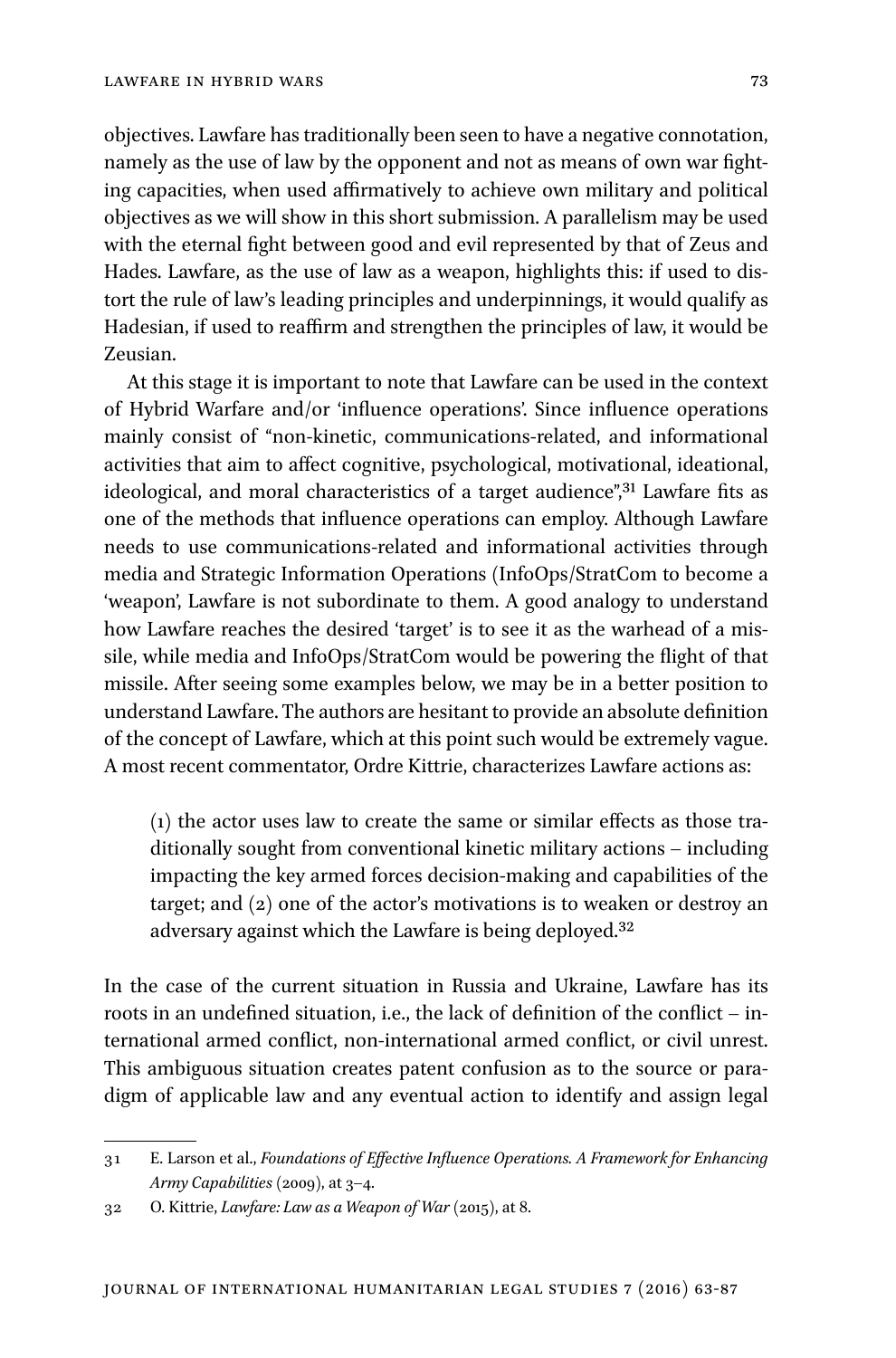responsibilities and demand accountability. The same occurs in the case of the 2008 and 2014 conflicts between Israel and Hamas, after the 2005 Israeli disengagement from the Gaza Strip. Drawing upon the idea of Sascha Dov Bachmann,33 we can affirm the following with respect to the limits imposed by international law in conventional conflicts: (i) in the former example, and in the context of *jus ad bellum*, where Russia denies being an active agent in the conflict, law is evaded and misused; and (ii) in the latter example, and in the context of *jus in bello*, where Hamas uses human shields and protected places, law is ignored or simply dismissed.<sup>34</sup>

However, Hybrid Warfare tools, such as Lawfare, are not only focused on *jus in bello*, but also on areas relating to the interpretation and implementation of international obligations, as we will see below, which fall in the realm of *jus ad bellum*. In conclusion, 'modern' Hybrid Warfare not only presents challenges to international peace and security, but also undermines current national and international legal frameworks by questioning the validity of existing public international law rules applicable in international relations in peace time and times of war.

The inherent criterion of ambiguity in Hybrid Warfare has to be considered when looking into the impact of this type of war on current international humanitarian law and human rights law, and on public international law in general. The difficulty for defining a hybrid conflict impedes also its characterization as an international armed conflict, a non-international armed conflict, or a simple civil unrest. This creates an uncertainty in the law-abiding party of a hybrid situation, which forces it to demonstrate that an abuse of international law is taking place. Given these legal uncertainties arising from the "fog of Lawfare", it becomes apparent the potential role it actually plays in the context of Hybrid Warfare. Lawfare in this context thrives on legal ambiguity and exploits legal thresholds and fault lines. Applied by an adversary, both State and non-State actors, which untied to the need to comply with international law and the rule of law, Lawfare can exploit the disadvantages of legal restrictions in place for the compliant actor leading to the emergence of "asymmetric warfare by abusing laws".35

<sup>33</sup> (n. 21).

<sup>34</sup> S. Reeves, R. Barnsby, 'The New Griffin of War. Hybrid International Armed Conflicts', 43(3) *Harvard International Review* (2013), at 18. See also Bachmann, *supra* note 6, at 90–93.

<sup>35</sup> See https://thelawfareproject.org/lawfare/what-is-lawfare-1/ (last accessed 1June 2016) for the term and related discussions.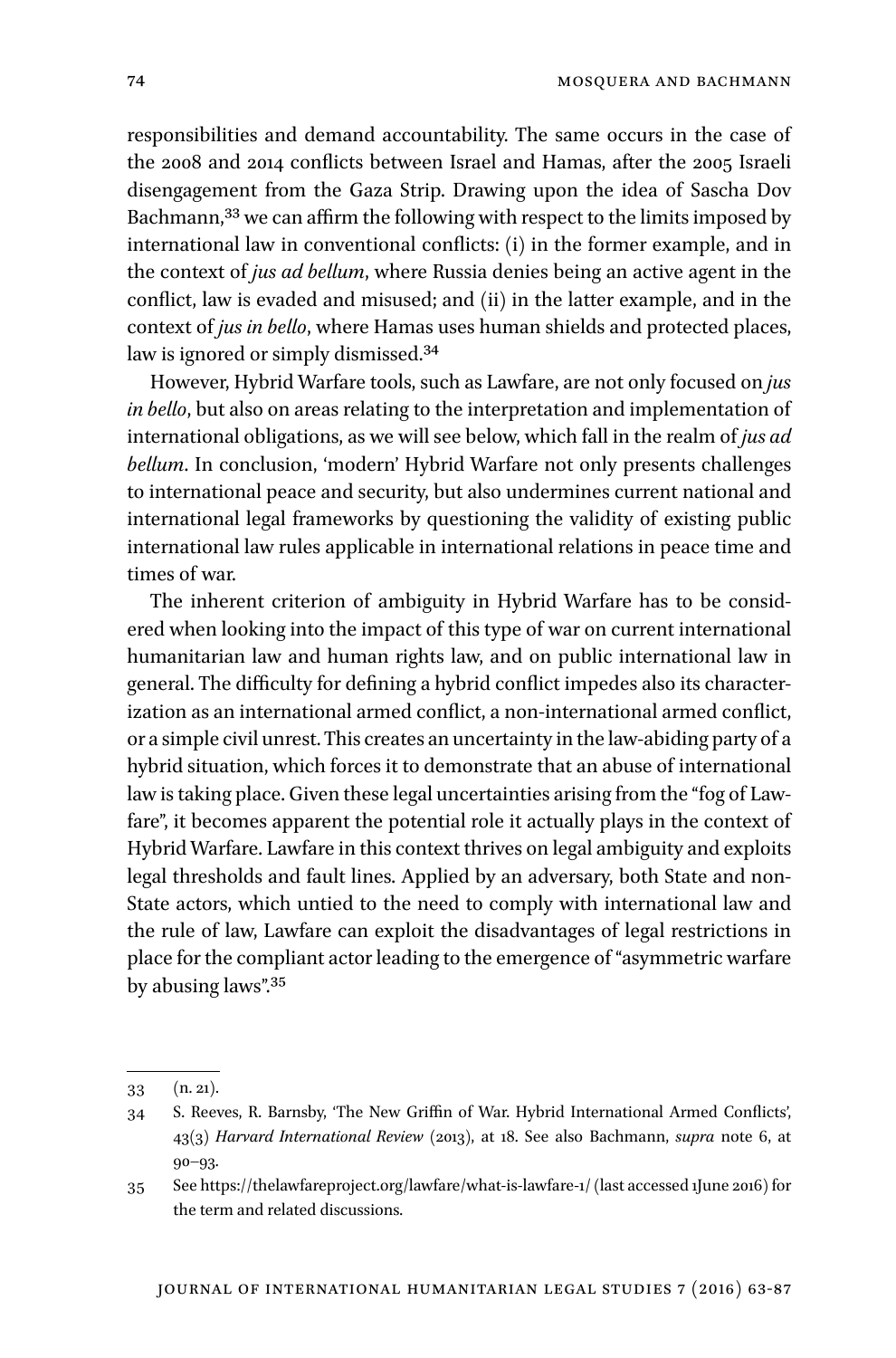A commonly recognized methodology for defining the nature of conflict was established by the ICTY in *Tadi: "an armed conflict exists whenever there is a resort to armed force between States or protracted armed violence between governmental authorities and organized armed groups or between such groups within a State."*36 These criteria appear to be inadequate or insufficient to characterize conflicts dominated by Hybrid Warfare methods, as these are intended to disguise the actual facts. Therefore, the necessary attribution of direction or control in a conflict, which entirely depends on the appreciation and assessment of facts, becomes a 'mission impossible' in Hybrid Warfare environments where subterfuge dominates the stage. This situation diminishes the authority of international humanitarian law and human rights law (and public international law in general), and parties will then tend to "emphasize the idea of military necessity [,which] deteriorat[es] legal incentives to act humanely".37

The malicious exploitation of international treaty law equates to the abuse of Lawfare as a weapon, means respectively of Hybrid Warfare. There are possibilities to use law as a weapon in a positive manner, affirmatively, i.e., in form of so called "bankrupting terrorism" lawsuits (*cf*. Shurat HaDin Israel Law Center) using this term to refer to US–Israeli terrorism litigation, referring to civil litigation before us Federal Court which is directed against "funding" activities (e.g. direct payments to terrorist groups) and other forms of aiding and abetting (such as the provision of material support) qualifying as "indirect liability" for acts of Islamist terrorism38 and State sponsored terrorism, such as Russia's liability for shooting down MH-17.<sup>39</sup> However, there remains a risk that when using Lawfare affirmatively, the adversary may end up 'boomeranging' it in a malicious manner. These examples show that the abuse or good use of Lawfare are often closely linked, as Lawfare covers any use of law for a specific military purpose.

#### **4 Lawfare in Armed Conflicts: When Law is Misused and Ignored**

As we have seen above, an example of the Zeusian use of Lawfare is the case where NATO launched a media campaign in Afghanistan stating that

<sup>36</sup> Prosecutor v. Tadic, Case No. it-94-1-i, Decision on Defence Motion for Interlocutory Appeal on Jurisdiction, ¶ 70 (Oct. 2, 1995), 70.

<sup>37</sup> Reeves and Barnsby, *supra* note 35, at 18.

<sup>38</sup> S. Bachmann, 'Terrorism Litigation As Deterrence Under International Law – From Protecting Human Rights to Countering Hybrid Threats', 87 *Amicus Curiae*, at 22–26.

<sup>39</sup> See S. Bachmann, 'Malaysia Airlines Flight mh17: the day Russia became a state sponsor of Terrorism', 99 *Amicus Curiae* 2014.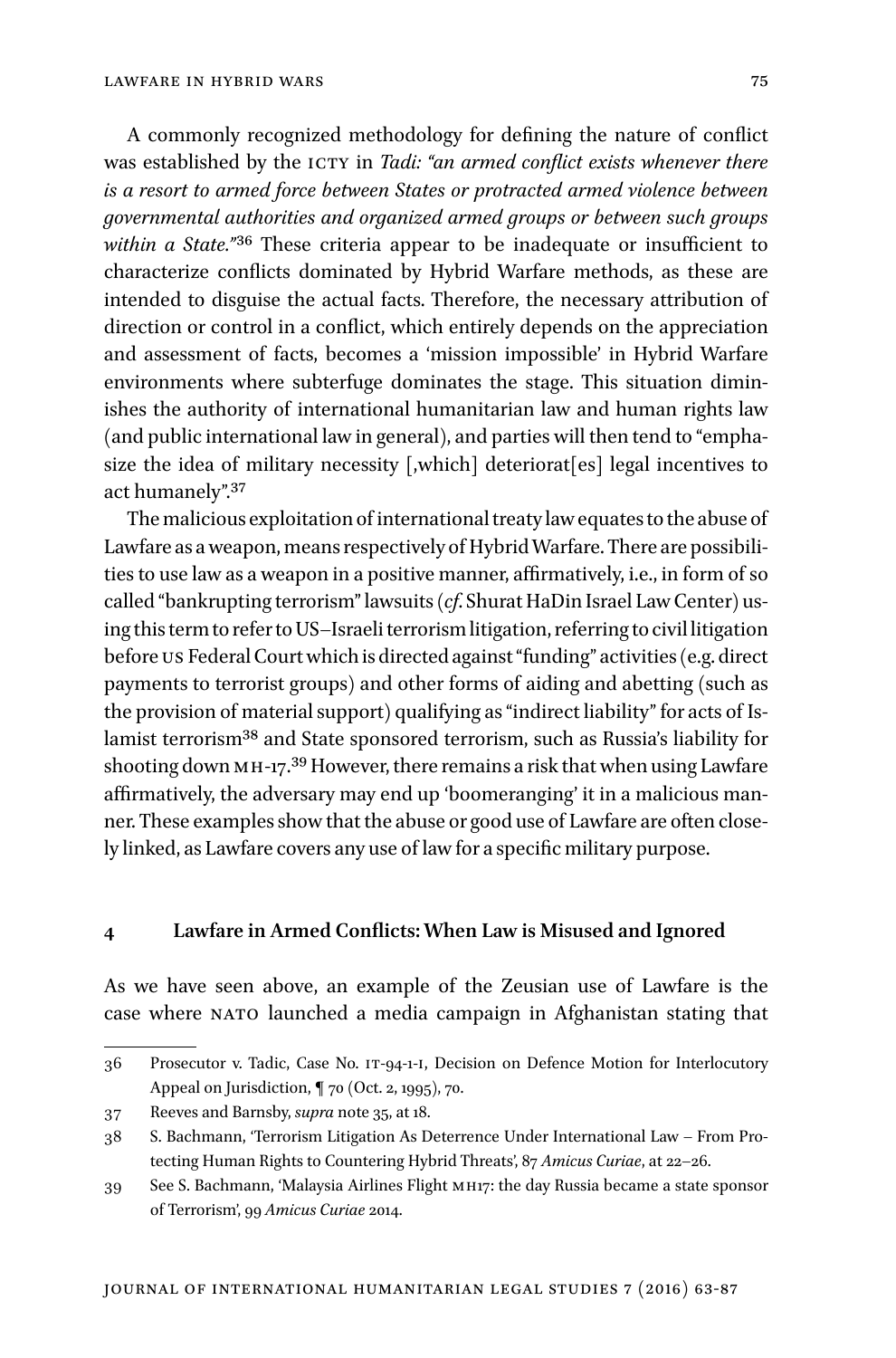nato fighters will not fire on positions if civilians are nearby. The Taliban, in turn, used this campaign to develop tactics by boomeranging NATO's campaign in the form of malicious Lawfare. The Taliban, for their benefit and as military advantage, regularly placed civilians near their positions.40 This was extremely disadvantageous for NATO and although its media campaign used Lawfare affirmatively, the Taliban recognized this and exploited it a Hadesian manner.41

Another example for the malicious use of Lawfare has been demonstrated by Hamas during the Gaza wars of 2008 and 2014. The European Union strongly condemned Hamas' calls on the civilian population of Gaza to 'offer' themselves as human shields.<sup>42</sup> During those two wars Hamas tactic of launching rocket attacks from densely populated areas into Israeli territory was part of its standard operating practice. This amounted to intentionally disregarding international humanitarian law and human rights law. In fact, these violations have to be qualified as a contumelious use of Lawfare. This fact is also disturbing from the standpoint of the principle of reciprocity in International Humanitarian Law. Actually, while disturbing, it also confirms the International Court of Justice's findings in the *Nicaragua case*, in relation to the lack of reciprocity in non-regular conflicts.43

This malicious employment of Lawfare by Hamas against an adversary following the rule of law, forced Israel to apply much more precise legal calculations regarding target selection and targeting. These deliberations had to take place in the fog of war and with the intention to distinguish, beyond any reasonable doubt, legitimate military targets. It appears that Israel, concerned for its image in the media and mindful of global opinion, may have 'overacted' in its operational proactive Lawfare efforts by increasing the protection of civilians in Gaza through precautions taken and warnings issued to unprecedented levels in modern warfare. This augmented to the point that some think Israel took

<sup>40</sup> Dunlap, *supra* note 12.

<sup>41</sup> nato, in order to avoid criticism of its air campaign, used a media campaign with hidden legal content that, in turned, was use by the Taliban as lawfare by placing civilians nearby their positions. 'NATO would not fire on positions if it knew there were civilians nearby [...] [if] there is the likelihood of even one civilian casualty, we will not strike'. C. Dunlap 'Airpower' in T. Rid, T. Keaney (ed.), *Understanding Counterinsurgency Warfare: Doctrine, Operations, and Challenges* (Oxon, Routledge, 2010), at 107.

<sup>42</sup> European Union, 5 August 2015, 'eu Council conclusions on the Middle East Peace Process', eu-un.europa.eu/articles/en/article\_15300\_en.htm,.<www.consilium.europa.eu/en/ press/press-releases/2015/07/20-fac-mepp-conclusions> (last accessed 1 June 2016).

<sup>43</sup> Judgment (Merits), *Nicaragua v. United States of America*, icj, 1985, para. 218.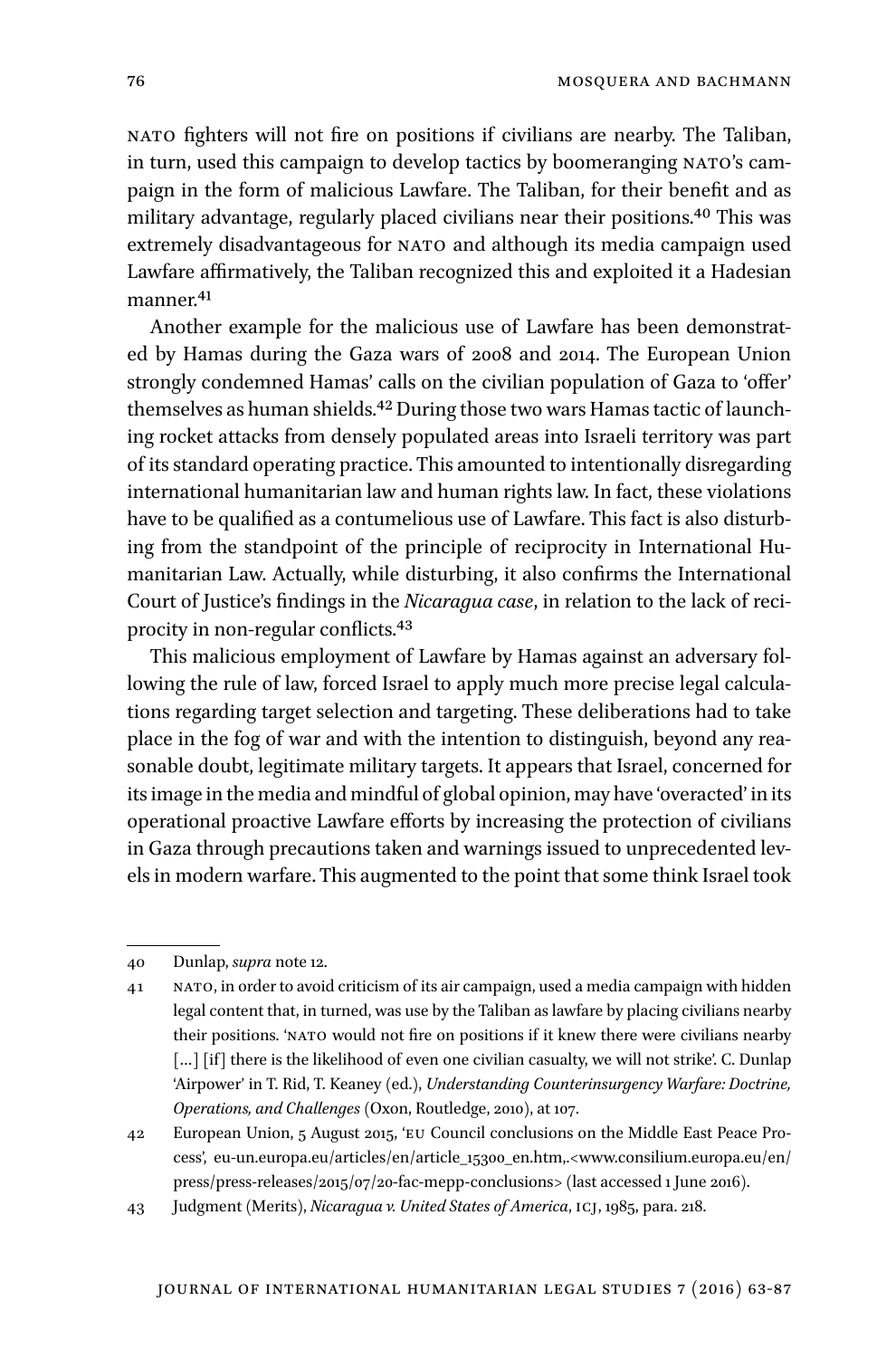"many more precautions than are required".<sup>44</sup> According to international legal experts, in 2014 Israel forces remarkably prevented civilian casualties while fighting Hamas. Willy Stern, of Vanderbilt Law School, describes how Israel made thousands of telephone calls, leaflet drops, tv, and radio messages to Gaza residents trying to minimize 'collateral' casualties. Israeli action included "calls to influential citizens urging them to evacuate residents, and in doing so gave the terrorist enemy detailed information about its troop movements".45 Israel's entire effort 'targeted' public opinion in order to remove an 'endemic' belief that Israel behaved inhumanely when conducting military operations in Gaza, which has immensely deteriorated its law-abiding image.46

The conclusion of some international experts is that the Zeusian way Israel uses Lawfare is creating a precedent that Hamas-like groups may use to their advantage as Taliban did with NATO in Afghanistan.<sup>47</sup> However, since the Israeli behavior aims to remove from public opinion the perception on how Israel conducts and reviews military operations, that advantage may be a short-term one. This manifests the abovementioned conflicting reality, i.e., Lawfare employed maliciously versus Lawfare employed affirmatively.

46 See e.g. Time, 'un Human Rights Council Launches Inquiry Into Gaza conflict', 24 July 2014, https://time.com/3027716/israel-gaza-hamas-netanyahu-un-human-rights-council/ (last accessed 1 June 2016).

47 *Ibid.* "Indeed, international legal experts quoted in the article argued that the IDF's actions do go to inappropriate measures, and may end up harming the ability to fight terrorist organizations. W. Heintschel von Heinegg, "[the IDF] is setting an unreasonable precedent for other democratic countries of the world who may also be fighting in asymmetric wars against brutal non-state actors who abuse these laws." Michael Schmitt, director of the Stockton Center for the Study for International Law at the US Naval War College, supported that idea that the IDF is creating a dangerous state of affairs that may harm the West in its fight against terrorism. Schmitt said, "[t]he IDF's warnings certainly go beyond what the law requires, but they also sometimes go beyond what would be operational good sense elsewhere […] People are going to start thinking that the United States and other Western democracies should follow the same examples in different types of conflict. That's a real risk". See also M. Schmitt and J. Merriam 'A Legal and Operational Assessment of Israel's Targeting Practices', *Just Security*, 24 April 2015, https://www.justsecurity .org/22392/legal-operational-assessment-israels-targeting-practices/ (last accessed 12 August 2015).

<sup>44</sup> W. Heintschel von Heinegg quoted in 'Int'l Legal Experts Slam IDF – For Over-Warning Gazans. Experts from US, Germany warn IDF 'legal zeal' sets dangerous precedent tying hands of democracies fighting terror', https://www.israelnationalnews.com/News/News .aspx/196506 (last accessed 03 February 2017).

<sup>45</sup> *Ibid.*, Willy Stern: 'It was abundantly clear that IDF commanders had gone beyond any mandates that international law requires to avoid civilian casualties'.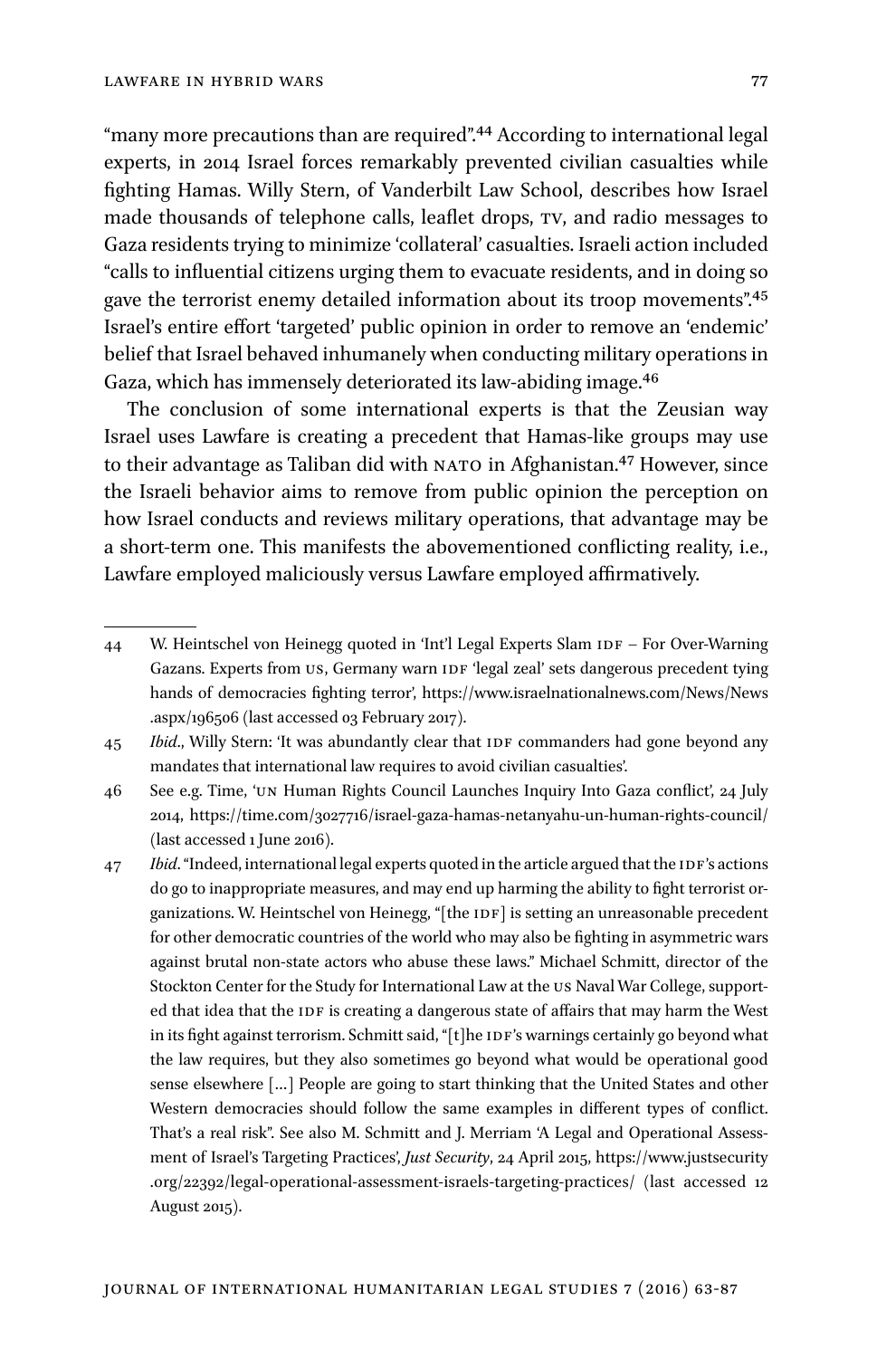These two cases appear to suggest that when a party uses Lawfare as a "necessary element of mission accomplishment" in Hybrid Warfare situations,<sup>48</sup> the other party, who considers itself in disadvantage force-wise, will transform any adherence to the rule of law by its adversary into a 'legal boomerang'. This boomerang would carry a piece of Hadesian Lawfare, which intends to paralyze the adversary or, at least, anesthetize the rule of law – government/administration structures of that law-abiding adversary. Along these lines, Lin argues:

[T]errorists are waging Lawfare and hijacking the rule of law as another way of fighting, to the detriment of humanitarian values as well as the law itself. Using human shields, abusing international law and post-conflict investigations to blur the line between legitimate counter-terror tactics and human rights violations, Lawfare – similar to terror tunnels – is also becoming an effective counter-measure against the superiority of western air power.49

Drawing the idea from Toni Pfanner,<sup>50</sup> in Hybrid Warfare we could argue that, as a consequence of those using weakly and rhetorically international law and judicial processes, International Humanitarian Law and Human Rights Law may become inapplicable, as it provides only partial answers. Moreover, this inapplicability may also be anchored in the idea that abiding by the law may also become inconsistent with perceived interests of the warring parties.

However, two points need to be remarked. First, this understanding would be equivalent to abandoning the legal battlespace to deniers of the rule of law. In this vein, Dunlap considers that "Lawfare is more than something adversaries seek to use against law-abiding societies; it is a resource that democratic militaries can – and should – employ affirmatively".<sup>51</sup> Bilsborough considers that this employment must be done by "map[ping] the contours of international law (particularly the law of armed conflict) and structure their operations accordingly".52 There is room for a Zeusian use of Lawfare.

<sup>48</sup> C. Dunlap, 'Lawfare: A Decisive Element of 21st Century Conflicts?', 54 *Joint Force Quarterly* (2009), at 35.

<sup>49</sup> C. Lin, 'Israel, China, and us/nato – Counter-Terrorism as War Crimes?', 287 *ispsw Strat egy Series: Focus on Defense and International Security* (2014), at 1.

<sup>50</sup> T. Pfanner 'Asymmetrical warfare from the perspective of humanitarian law and humanitarian action', 87 (857) *International Review of the Red Cross* (2005) at 165.

<sup>51</sup> Dunlap, *supra* note 21.

<sup>52</sup> S. Bilsborough 'Counterlawfare in Counterinsurgency', Small War Journals, (2011), at 2.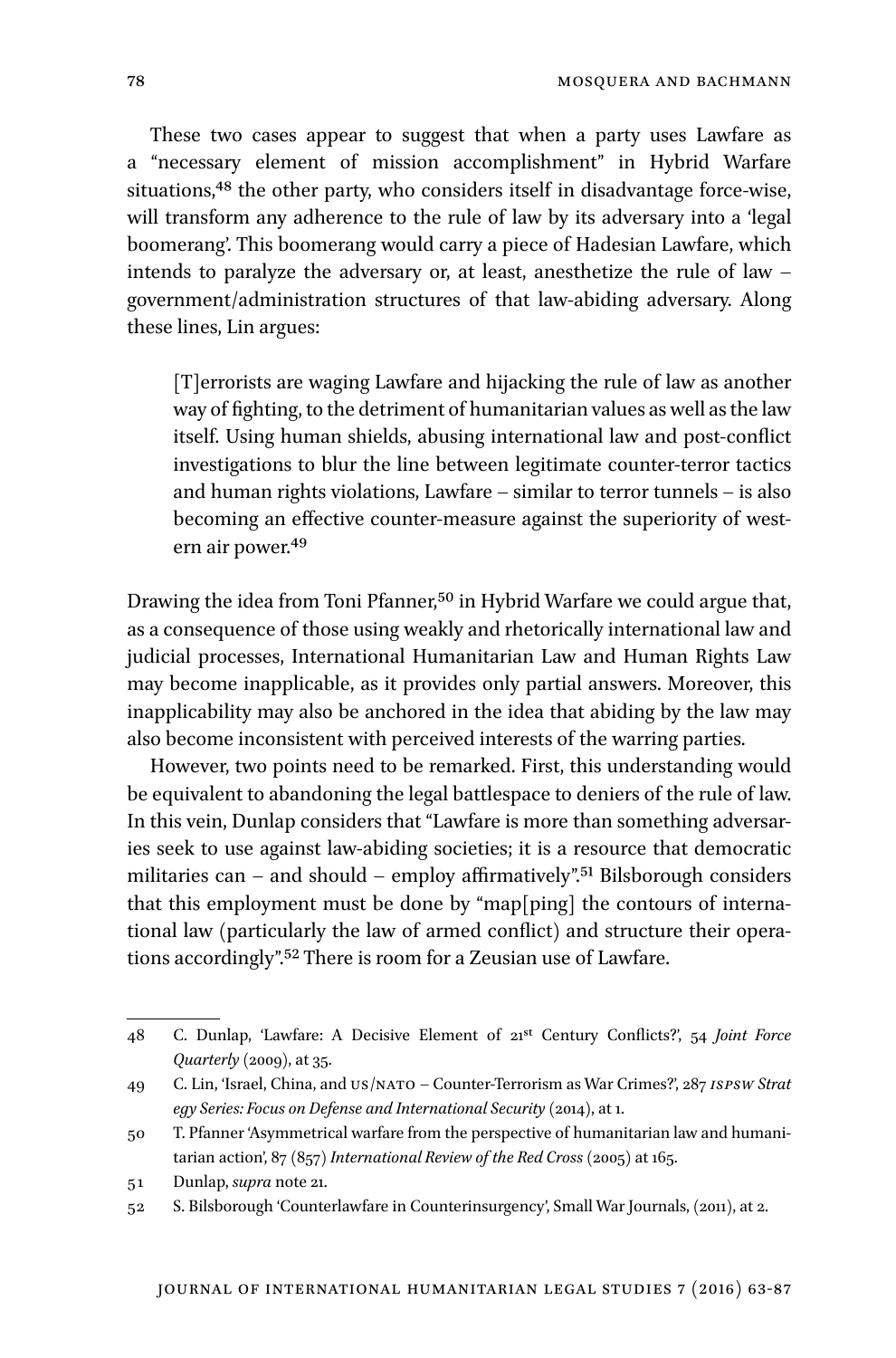In order to prepare military operations within the contours of international law, using Lawfare affirmatively, politicians and commanders alike need to train, before any actual conflict, difficult and complex legal scenarios with major and lasting impact, on internal and external public opinions. These scenarios will have: (i) short-lead response time to prepare a sound moral and legal case for forces intervention; (ii) high political consequences; (iii) likely future court review; and (iv) intervention of international organization<sup>53</sup> infiltrated by Hadesian Lawfare practitioners, as well as nongovernmental organizations (ngos),54 and multinationals.55 Consequently, the shaping of the legal battlespace requires drafting contingency plans and conducting exercises based on those premises.

Secondly, we must never forget that public opinion is by nature coachable and therefore malleable. For this reason alone, we cannot afford to think naively and argue that Lawfare has to rely exclusively on its legal paradigms; the legality and legitimacy of (military) action are first and foremost subject to the scrutiny of public opinion. Consequently, any successful counter-Lawfare action, or Zeusian use of Lawfare, against 'boomerangs' must not be limited in scope, but comprehensive and holistic, as it will have to aim at establishing the right perceptions among the internal and external public opinions.

# **5 Lawfare in International Relations: When Law is Misused and Abused**

After the breakup of the Soviet Union, Ukraine agreed to transfer the nuclear weapons to Russia and in return it asked for security assurances. In 1994, the so-called Budapest Memorandum<sup>56</sup> was signed by Ukraine, Russia, the United

<sup>53</sup> "[T]he pa and its allies have turned numerous international organizations into lawfare battlegrounds. As a result, one international organization (unesco) has been weakened by having its budget slashed, and another (the un Human Rights Council) has been largely diverted from accomplishing its original mandate", in Kittrie, *supra* note 33, at 339.

<sup>54</sup> Palestinian Centre for Human Rights, https://www.ngo-monitor.org/article/ngo\_lawfare, (last accessed 21 February 2016).

<sup>55</sup> As targets, note the hacking of Sony before the screening of the movie 'The Interview', https://www.lawfareblog.com/sony-hack, (last accessed 20 February 2016). As a weapon, *cf* the case *Linde v. Arab Bank*, https://www.osenlaw.com/case/arab-bank-case, (last accessed 20 February 2016).

<sup>56</sup> United Nations Document a/49/765, s/1994/1399, 19 December 1994, https://documentsdds-ny.un.org/doc/UNDOC/GEN/N94/507/64/PDF/N9450764.pdf?OpenElement, (last accessed 3 June 2016).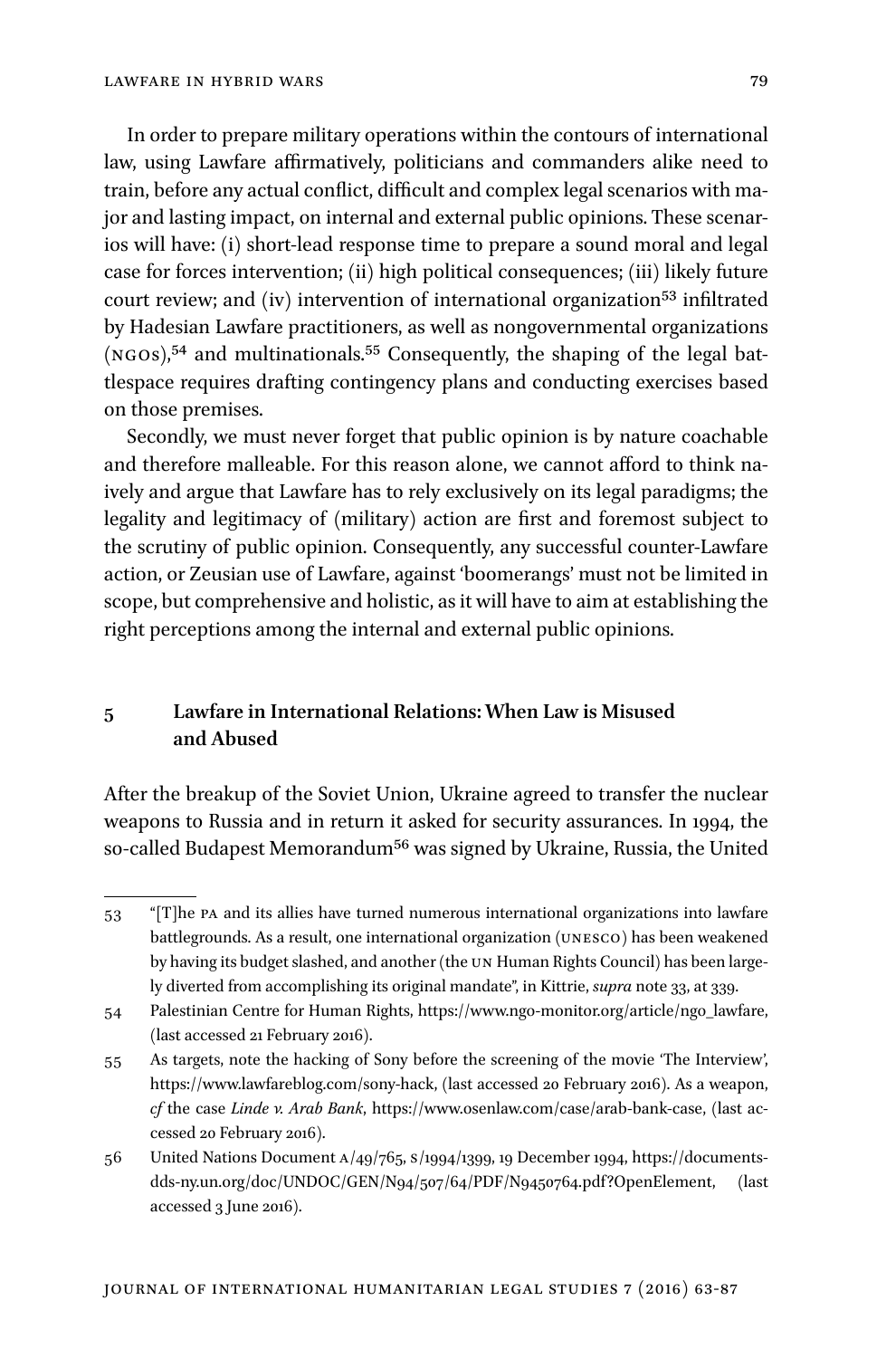States, and the United Kingdom. In that memorandum, the parties agreed to "respect the independence and sovereignty and the existing borders of Ukraine" and "refrain from the threat or use of force against the territorial integrity or political independence of Ukraine".57

In March 2015, Russia argued that any allegation of Russia's violation of its international obligations under the 1994 Budapest Memorandum would show that the text of the agreement had not been read by those alleging Russian involvement in the events in Crimea and Eastern Ukraine. The Russian Ministry of Foreign Affairs emphasizes that:

In the memorandum, we also undertook to refrain from the threat or use of force against Ukraine's territorial integrity or political independence. And this provision has been fully observed. Not a single shot was fired on its territory during which, or before, the people of Crimea and Sevastopol were making crucial decisions on the status of the peninsula. The overwhelming majority of the population of Crimea and Sevastopol, in a free expression of their will, exercised their right to self-determination, and Crimea returned to Russia. As for the ongoing attempts to accuse us of military interference in the events in southeastern Ukraine, the authors of these claims have not presented a shred of conclusive evidence yet.

Furthermore, neither in the Budapest Memorandum, nor in any other document, has Russia pledged to force a section of Ukraine to remain as part of the country against the will of the local population. The loss of Ukraine's territorial integrity has resulted from complicated internal processes, which Russia and its obligations under the Budapest Memorandum have nothing to do with.58

Reading this official statement in conjunction with the official text of the 1994 Budapest Memoradum, we can easily identify a misinformation campaign. The significant element here is that the metaphorical 'warhead' of this Russian campaign is Lawfare. The statement mixes specific characteristics of Hybrid Warfare, namely denial – "Not a single shot was fired on its [Ukraine] territory

<sup>57</sup> *Ibid.,* at 2, para. 2.

<sup>58</sup> The Ministry of Foreign Affairs of the Russian Federation, Foreign Ministry Spokesman Alexander Lukashevich answers a media question about the situation around the Budapest Memorandum, 12 March 2015, https://archive.mid.ru//brp\_4.nsf/0/CC1C845CAA-26D5A043257E07004BF6EB (last accessed 12 August 2015).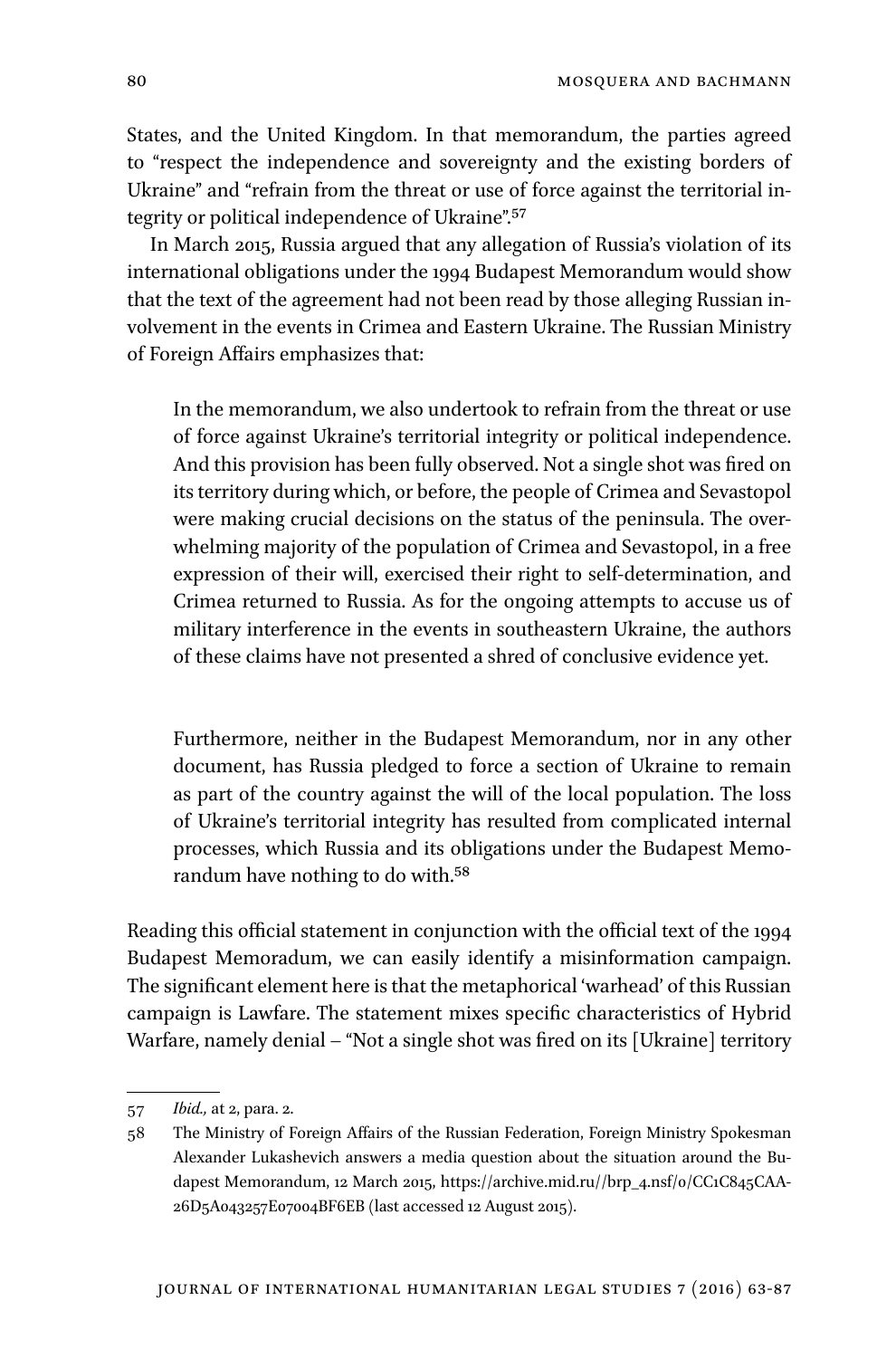during which, or before, the people of Crimea and Sevastopol were making crucial decisions on the status of the peninsula" – with deliberate disinformation regarding the scope of existing treaty obligations, thus creating deliberately confusion of the public opinion. This outcome is the result of using Lawfare affirmatively, or maliciously, by Russia in a very effective way.

Such malicious use of Lawfare to 'negate' the validity of treaties and to void the inherent principle of international law's *pacta sunt servanda*, qualifies as a concept of treaty abuse, as a special case of the concept of *abus de droit*.59 This concept of 'abuse of right' relates to situations, where States or international organizations (or other subjects of international law), as parties to an international agreement, interpret and apply its provisions depending on the particular circumstances in order to benefit from such a deviation. In this context, the parties not applying the agreement can claim circumstantially that the other party exercises the agreement's provisions abusively.

An interesting case of Lawfare in international relations is that of Yasser Arafat's off-the-record statements made on 10 May 1994 at a mosque while visiting Johannesburg, South Africa. A journalist from 702 Talk Radio, Bruce Whitfield, secretly recorded it. This took place few months before the signature of the Oslo Accords on 29 August 1994. Arafat alluded cryptically to the agreement comparing it to one of the Prophet Muhammad in similar circumstances:

This agreement I am not considering it more than the agreement which had been signed between our prophet Muhammad and Quraysh. And you remember, Caliph Omar had refused this agreement and considering the agreement of the very low class. But Muhammad had accepted it and we are accepting now this peace accord.<sup>60</sup>

Arafat's allusion to the Hudaybiyya agreement (truce) was the object of several discussions and disagreements among commentators, which point to a sort of Lawfare. In 628 C.E a group of one thousand Muslims set off for a trip to Mecca in order to perform the *umrah* pilgrimage. The Muslims hoped that the Meccans would allow them to enter the city, but they did not. To avoid bloodshed, the two parties decided to avoid warfare and concluded an agreement or truce. On the one hand, some commentators thought Arafat sent a clandestine message about his true intentions and read the Quran in a biased manner:

<sup>59</sup> M. Byers 'Abuse of Rights: An Old Principle, A New Age', 47 *McGill Law Journal* (2002). at 397–404.

<sup>60</sup> See https://www.textfiles.com/politics/arafat.txt, (last accessed 23 August 2015).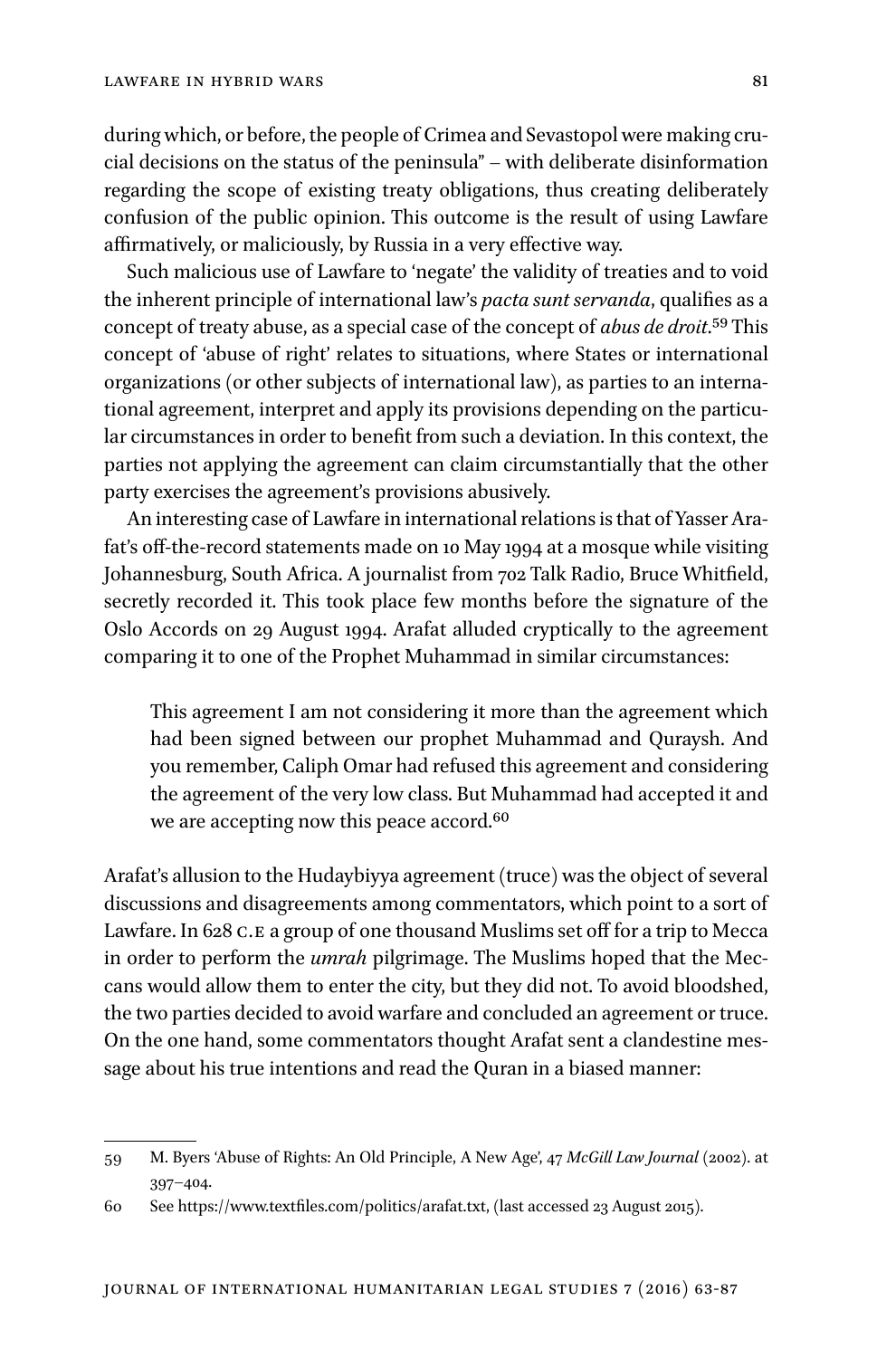In the twenty-two months after signing the treaty, Muhammad significantly built up his power base. He made new conquests and formed alliances ... with the Bani Khuza'a. As a result, by 630, he was considerably stronger vis-à-vis Quraysh than at the time of the signing. Quraysh did less well in terms of making new alliances, but it did ally with another strong tribe, the Bani Bakr […] In December 629, some of the Bani Bakr, possibly with Quraysh help, took vengeance on a party of the Bani Khuza'a, killing several of the latter. On hearing this news, Muhammad instantly opted for the most drastic response – to attack Mecca […] In response, Quraysh sent a delegation to Muhammad, petitioning him to maintain the treaty, and offering (as was the Arabian fashion) material compensation for the lives of the dead men. Muhammad, however, had no interest in a compromise and rejected all Quraysh entreaties.<sup>61</sup>

On the other hand, other publicists consider that Arafat's intention could not have a double-meaning as the interpretation of the Hudaybiyya agreement (truce) has to be done properly:

Quraysh and the tribe of Banu Bakr attacked the Banu Khuza'ah tribe, who were allies of the Muslims […] Khuza'ah took refuge in the precincts of the Ka'bah, but their enemies pursued them even there, and killed a number of them. This incident directly violated the Treaty of Hudaybiyya, and Banu Khuza'ah […] then, the Prophet did not act in haste. Instead, he sent a letter to Quraysh demanding payment of blood money for those killed, and a disbandment of their alliance with the Banu Bakr. Otherwise, the Prophet said, the treaty would be declared null and void [...] Abu Sufyan, traveled to Medina to reinstate the treaty [...] His tardy announcement, however, went unheeded by the Muslims and Abu Sufyan returned to Mecca. It was only after the Muslims had honored a treaty that was largely disadvantageous to them, and after they had refused to respond to Quraysh's breach of the contract and its subsequent nullification, that the Prophet prepared to retake Mecca.<sup>62</sup>

<sup>61</sup> D. Pipes '[Al-Hudaybiya and] Lessons from the Prophet Muhammad's Diplomacy', *Middle East Quarterly* (1999), https://www.danielpipes.org/316/al-hudaybiya-and-lessons-fromthe-prophet-muhammads, (last accessed 23 August 2015).

<sup>62</sup> M. Abu Sway 'The Concept of Hudna (Truce) in Islamic Sources. The origin and implication of hudna', 13(3) *The Palestine-Israel Journal* (2006) https://www.pij.org/details .php?id=860 (last accessed 23 August 2015).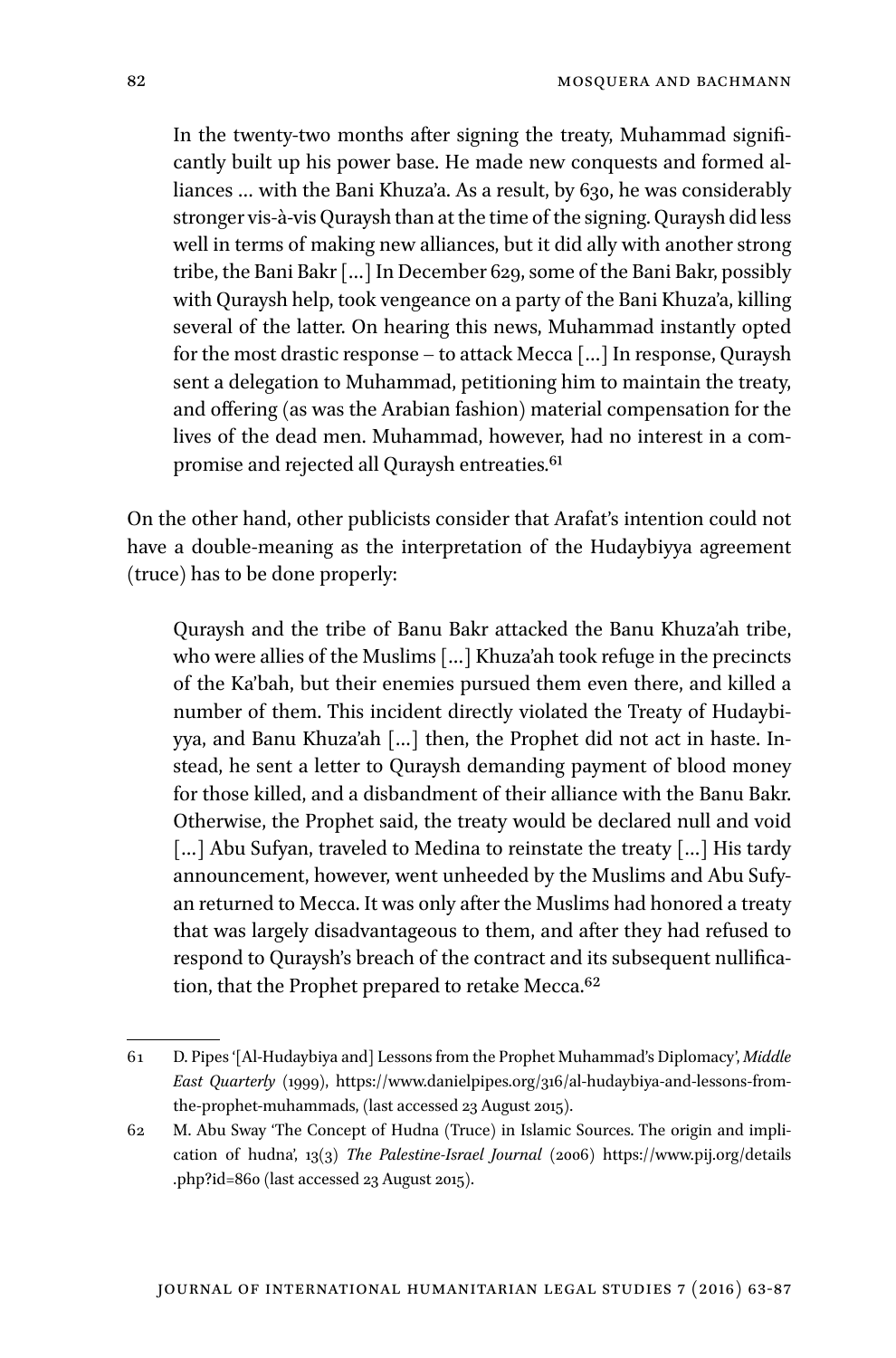As a conclusion, we can argue that no matter what version is true, either the Muslims or the Quarysh misused the agreement for a strategic advantage. However, most importantly is to note that Arafat referring to this passage of the Quran during the Oslo Accord negotiations started a new episode of Lawfare based on past events and resting on the concept of *abus de droit* in its modality of treaty abuse.

The practice of treaty abuse constitutes an incorrect use of the actual agreement, notwithstanding of the violating party's 'justifications' to the contrary. Moreover, the incorrect use of an international agreement cannot be justified by the legal discretiongiven by international law makers to those applying it, as that discretion is not absolute. The limits of discretion are justified by the principle of good faith. In this regard, the International Court of Justice in the *Oil Platform* case established that:

[t]he Court recalls that, according to customary international law as expressed in Article 31 of the Vienna Convention on the Law of Treaties of 23 May 1969, a treaty must be interpreted in good faith in accordance with the ordinary meaning to be given to its terms in their context and in the light of its object and purpose.<sup>63</sup>

In international law the principle that good faith prevails is paramount, and it is described in international relations as "[…] idea[s] of community, tolerance, and trust, the basic prerequisites for the development of international law".64 Hugh Thirlway argued that "[w]here an obligation, legal or conventional, is defined by specific words, good faith requires respect not only for the words but also for the spirit".65

Since an "international treaty-compliance police" has not been established under customary international law, good faith underpins all cross-border relations among States as the *sine qua non* of any *pacta sunt servanda*. In this regard, Virally reflects the following in results of the  $7<sup>th</sup>$  session of the International Law Commission at Cambridge 1983 (Section 6): "*L'État ayant souscrit un engagement purement politique est soumis á l'obligation générale de bonne* 

<sup>63</sup> Judgment (Preliminary Objections), *Islamic Republic of Iran v. United States of America,* icj, 12 December 1996, at 812.

<sup>64</sup> D. Bederman, *International Law in Antiquity* (2001), at 137.

<sup>65</sup> H. Thirlway 'The Law and Procedure of the International Court of Justice, 1960–1989, Part One', 60 *British Yearbook of International Law* 4, (1989) at 25.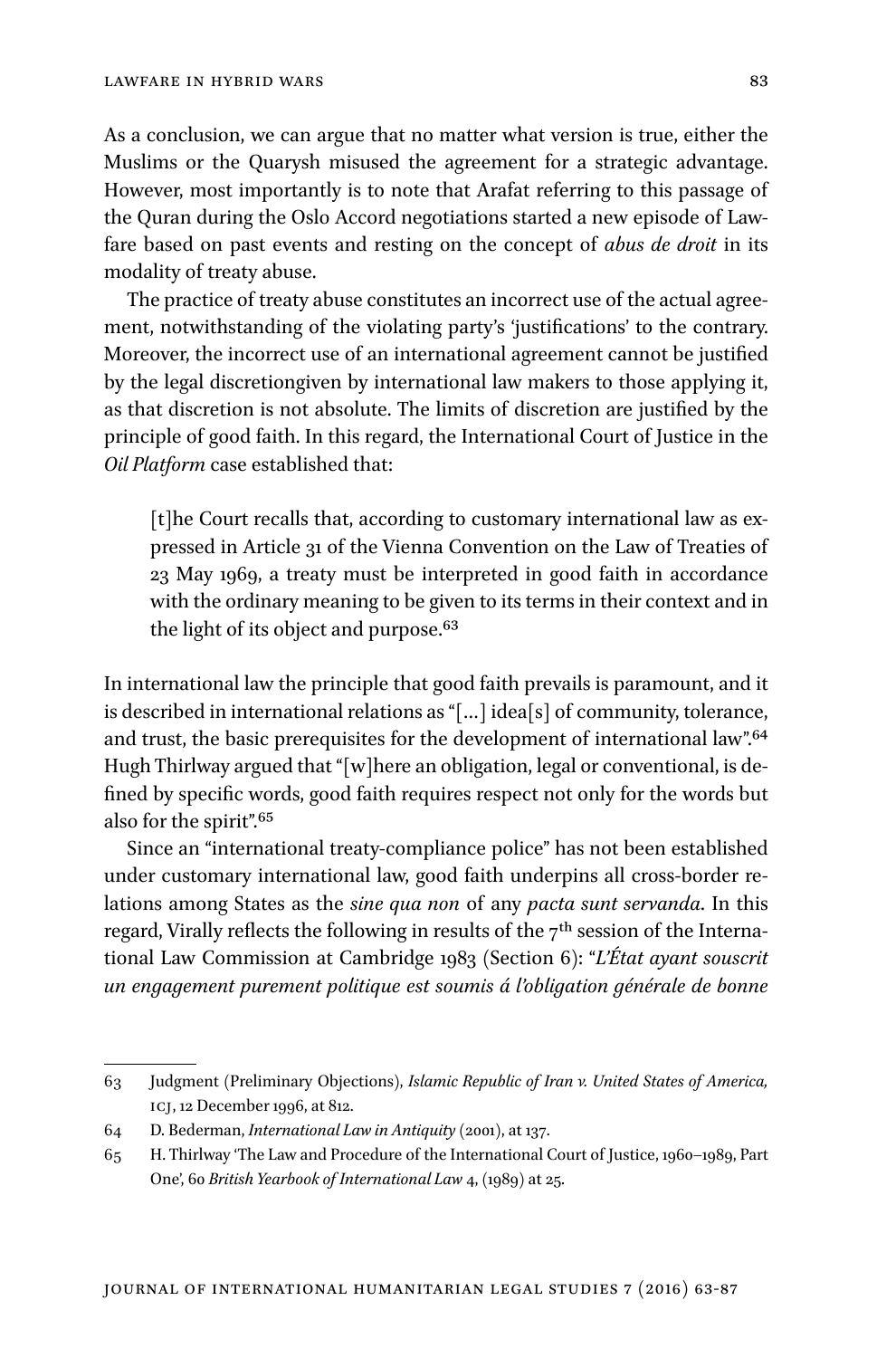*foi qui régit le comportement des sujets du droit international dans leurs rapports mutuels*".66

At this point, we would like to affirm our view that the deliberate non-application of good faith when implementing international agreements amounts to Hadesian Lawfare. However, this can be argued only if the following conditions<sup>67</sup> are met:

- a) Although the action may be permitted by the international agreement, it renders the purpose of the agreement null and void;
- b) Although the action may be based in the interpretation rules established by Articles 31–33 of the 1969 Vienna Convention of the Law of the Treaties, the understanding is clearly unfounded; and
- c) Although the actions may be difficult to characterize as breaches of an international obligation, the party in breach describes the facts rhetorically using law arguments that clearly demean it.

In support of these criteria, one can argue that the situation in Ukraine shows that Russia has engaged in Hybrid Warfare not only against Ukraine, but also against NATO by distorting international law. An example is President Putin's declaration that Russia intervened, under international humanitarian law, "to defend the rights of Russian-speakers living abroad".<sup>68</sup> These commentators present Russia's abuse of law and argue that any Russian claim to have the right of intervention in Ukraine under international humanitarian law must prove:

the urgent humanitarian catastrophe it seeks to avert and why there is no alternative to its action […] [i]t should not act by stealth and revert to the "big lie", denying that its forces are engaged, denying that its missile units shot down Malaysian airliner mh17, and pretending to be the peacemaker.69

<sup>66</sup> M. Virally, 'Textes internationaux ayant une portée juridique dans les relations mutuelles entre leurs auteurs et textes qui en sont dépourvus', 60 *Annuaire de l'Institute de Droit International* (1984), at 228.

<sup>67</sup> The idea is drawn from U. Linderfalk 'The Concept of Treaty Abuse: On the Exercise of Legal Discretion'. Final Draft Version (2014), at 37, https://papers.ssrn.com/sol3/papers .cfm?abstract\_id=2526051, (last accessed 20 August 2015).

<sup>68</sup> Cited in E. Buckley and I. Pascu,'nato's Article 5 and Russian Hybrid Warfare', *Atlantic Council* 17 March 2015, https:// http://www.atlanticcouncil.org/blogs/natosource/nato-sarticle-5-and-russian-hybrid-warfare (last accessed 17 August 2015).

<sup>69</sup> See e.g., Buckley and Pascu, *ibid*.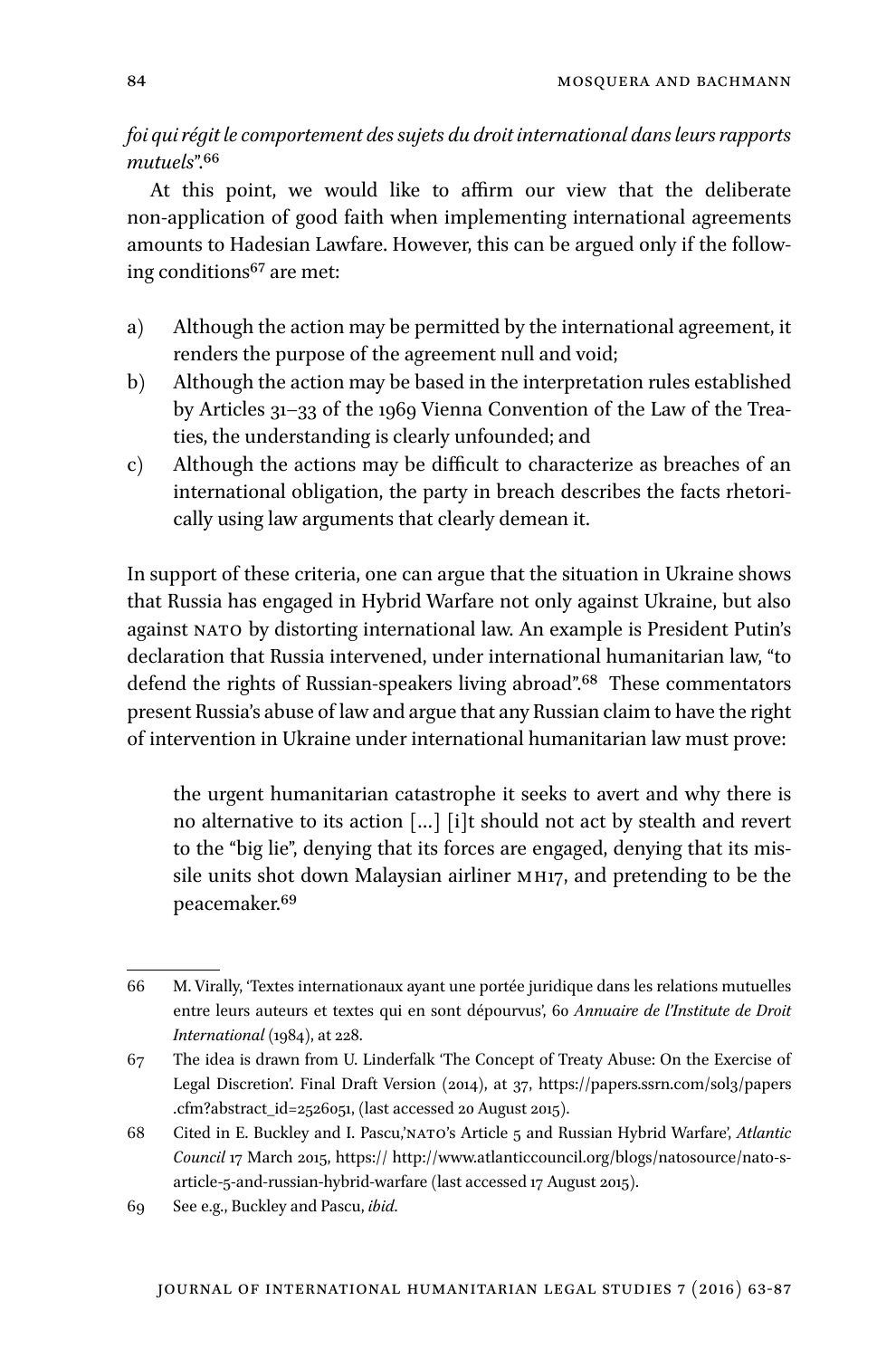Mark Voyger in support of the above argues that "[w]hile Russia is not in control of the entire international legal system, and thus not fully capable of changing it '*de jure*', it is definitely trying to erode its fundamental principles '*de facto*'"*.* He also presents his argument with relevant examples of how Russia uses Lawfare extensively and in its different approaches in order to give sense to Gerasimov's doctrine:

- a) Modification of internal laws to affect external territories: "bill amendment on the incorporation of territories of neighbouring States providing for the annexation of regions of neighbouring States following popular local referenda (FEB–MAR 2014)";
- b) Citizenship: "citizen law amendment using residency claims dating back to ussr and Russian Empire to grant current Russian citizenship (APR 2014);
- c) Passports: "the practice of giving away Russian passports to claim the presence of Russian citizens in neighbouring regions (Abkhazia, South Ossetia, Crimea);
- d) Misuse of United Nations Security Council: "the attempts to use the un sc to sanction potential Russian opening of "humanitarian corridors"."
- e) Use of 'fake' internal legal proceedings: "the sentencing of Ukrainian officials *in absentia* by Russian courts"; and
- f) Misleading use of the term "peacekeeping": "the vigorous propaganda fabricating a legal case to justify the sending of Russian "peacekeeping forces" into East Ukraine to prevent "a humanitarian catastrophe" or "a genocide" against Russian speakers".70

The above shows that Russia is currently using Lawfare maliciously with the aim of confusing public opinion by debasing law. The interpretation of international agreements in a circumstantial manner amounts to lack of good faith, which ends up being an *abus de droit* and can give rise to State responsibility,71 in the case of Russia as an example for States supporting non-State actors. On this point, more longitudinal studies on other fundamental elements of

<sup>70</sup> M. Voyger, 'Russia's Use of 'Legal' as an Element of its Comprehensive Warfare Strategy' 1(2) *Land Power Magazine* (2015), at 20.

<sup>71</sup> '1075th Meeting', 1 *Yearbook of the International Law Commission* 1970, (1971) at 181, para. 40. See also ILC, 'Articles on Responsibility of States for Internationally Wrongful Acts 2001', https://legal.un.org/avl/ha/rsiwa/rsiwa.html (last accessed 3 June 2016), and the 'Articles on the Responsibility of International Organizations New York', (2011), https://legal .un.org/avl/ha/ario/ario.html, (last accessed on 19 August 2015).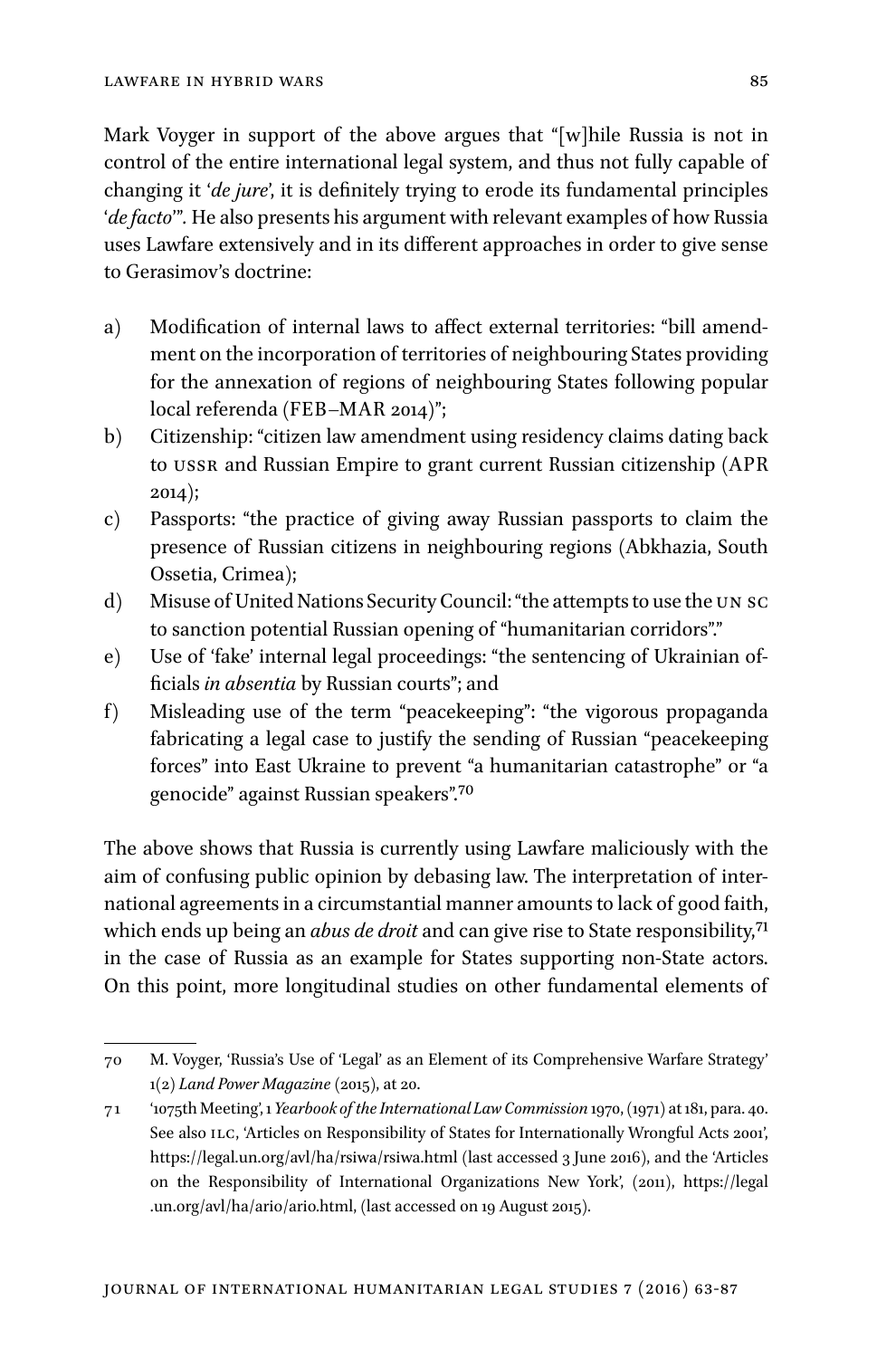international responsibility are required to produce empirical data and observations in support of the argument that those using malicious Lawfare, amounting to *abus de droit,* bear responsibility for internationally wrongful acts.

### **Conclusion**

The main conclusions of this paper is that the inherent complexity and ambiguity of Hybrid Warfare creates not only new security but also legal challenges for those adhering to international law within the frameworks established under and governed by the principles of the rule of law. Unscrupulous and malicious use of Lawfare by State and non-State actors alike must not discourage international actors from continuing to act in compliance with international law. Zeus must not give up in spite of Hades' temporary successes.

In such a legal (and ethical) asymmetry law-abiding international environment, actors need to use Lawfare affirmatively to ensure that public international law is being applied within its full remit. Such 'preemptive' Zeusian Lawfare will give the political and military leadership the necessary room to fine-tune the planning and conduction of military operations reflecting on anticipated Lawfare by the opponent. Lawfare counteraction has extreme limitations in terms of time, space and applicable procedures. Law-abiding actors will be confronted with short-lead time for political decision-making and military planning based on incomplete intelligence and open-source information, an incommensurate broadness of the battlespace – tangible and virtual, and the 'dictates' of compliance with the rule of law: to follow democratic procedures and be subject to court review and public opinion scrutiny. Moreover, law-abiding actors will also confront both international organizations to which they belong and which have been 'infected",<sup>72</sup> by Hadesian Lawfare and international tribunals used by non-law-abiders who know the non-intuitive nature of international humanitarian law.73 This requires a comprehensive legal approach and broader legal interoperability, which includes the use of affirmative Lawfare in an offensive and defensive manner.

This paper on Hybrid War has shown some examples of malicious Lawfare as a central component of a Hybrid Warfare concept of a non-law-abiding opponent-/enemy. Above, the authors offer some suggestions to the political and military leaders of democratic law-abiding States on how to use Lawfare

<sup>72</sup> Kittrie, *supra* note 33, at 339.

<sup>73</sup> *Ibid*., at 215.